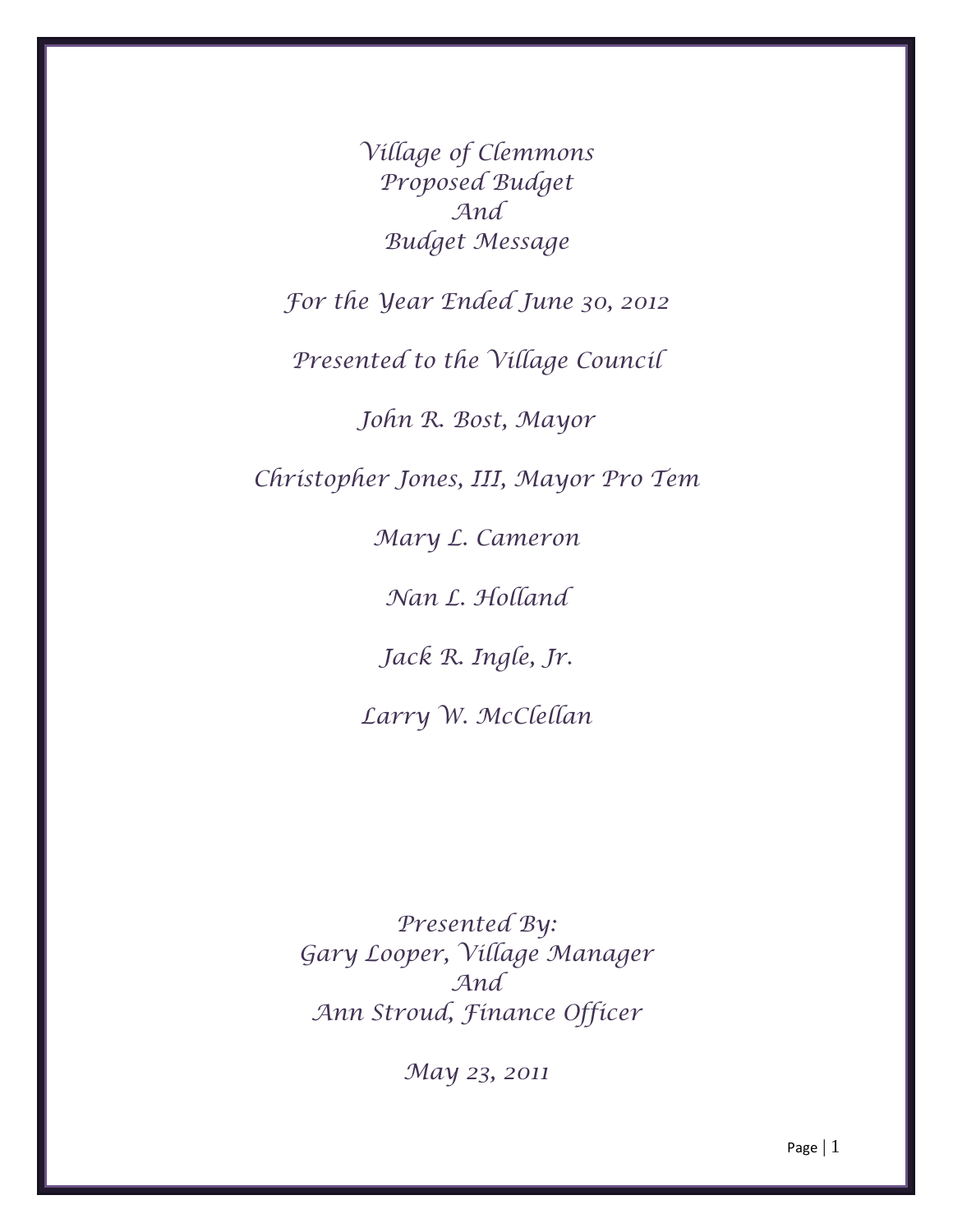## *VILLAGE OF CLEMMONS Fiscal Year 2011-2012 BUDGET MESSAGE*

May 23, 2011 Honorable Mayor Bost and Village of Clemmons Council Members:

#### **Overview**

In accordance with North Carolina General Statutes, the General Fund Budget for Fiscal Year (FY) July 1, 2011 to June 30, 2012 is hereby presented for \$6,763,401 and Stormwater Enterprise Fund Budget is presented for \$926,360

The property tax has been maintained at eleven and one-half (.115) cents per \$100 valuation, with appropriation of \$1,274,151 from the General Fund Balance. The Stormwater Utility Fee will increase to \$5.00 per month (\$60.00 annually) per Equivalent Residential Unit, with appropriation from the Stormwater Fund Balance of \$206,960.

The budget message is prepared in accordance with Chapter 159 of the N.C.G.S., to explain the governmental goals fixed by the budget, important features of anticipated activities, and sets forth the reasons for changes from the previous fiscal year's budget regarding goals, programs, and appropriation levels.

Clemmons Council desires to continue its long standing policy of operating under a conservative fiscal approach to provide essential public services, while recognizing the current reality of a slow economic recovery and weakening revenue receipts. Consequently, operational service levels essentially remain at current levels. However, Council also is moving forward with some objectives identified in previous planning efforts which require capital funding. The appropriations from fund balance will assist in continuing these projects, while maintaining sufficient savings to meet unforeseen emergency needs. Fiscal policies represented herein characterize Clemmons' commitment to fostering quality of life issues, and enhancing continued opportunity for economic and community development.

#### **Economic Conditions**

Economic conditions, both nationally and statewide, continue to negatively impact local revenues. Anxious consumer confidence combined with continued high unemployment rates result in decreased manufacturing and reduced consumer spending. Consequently, most significant revenue sources comprising the bulk of Clemmons revenues will see very little growth for the second straight year. Economic forecasts remain uncertain as economists continue to predict an upturn, which at best can be described as mild, during the next few years. Therefore, this budget represents a cautious approach to spending as it could be several more years until pre-2008 revenue levels are reached.

For the second consecutive year growth in the major revenue sources will be very weak. This includes the property tax base, franchise taxes, and sales tax. Property taxes account for approximately 43% of annual recurring revenue. Intergovernmental revenues represent 30% of annual recurring revenue and are projected to decrease about one-half (1/2) percent from FYE 2011 levels. The weak revenue forecast mirrors the national and state economic recovery path. Although financial growth is beginning to climb, the growth is expected to remain substantially shallow compared to recovery from previous recessions.

While revenue recovery is weak, prudence observes that costs increasing at a quicker pace. The Consumer Price Index (CPI), year-to-year is at 3.6% as of April, 2011. The Index has increased .9% in the last two months alone, which could signal an alarming trend. The disparity between the rates of increase for costs vs. revenue will be monitored closely because it may signal another concern regarding the Village's financial capabilities.

Lastly, the North Carolina State budget will again experience another significant deficit in FY 2012. Presently there is no inclination that the State deficit will impact local government revenues. Therefore, this budget does not plan for that prospect. However, unless the legislature and executive leaders agree on budget balancing initiatives in time for adoption of the State budget by June 30, a watchful eye still must be kept on this issue. Any initiative by the State which impacts local government revenue will likely require Clemmons to amend this budget thru increased appropriations from fund balance. As a reminder, ad-valorem tax rates cannot be changed after adoption of the annual budget ordinance.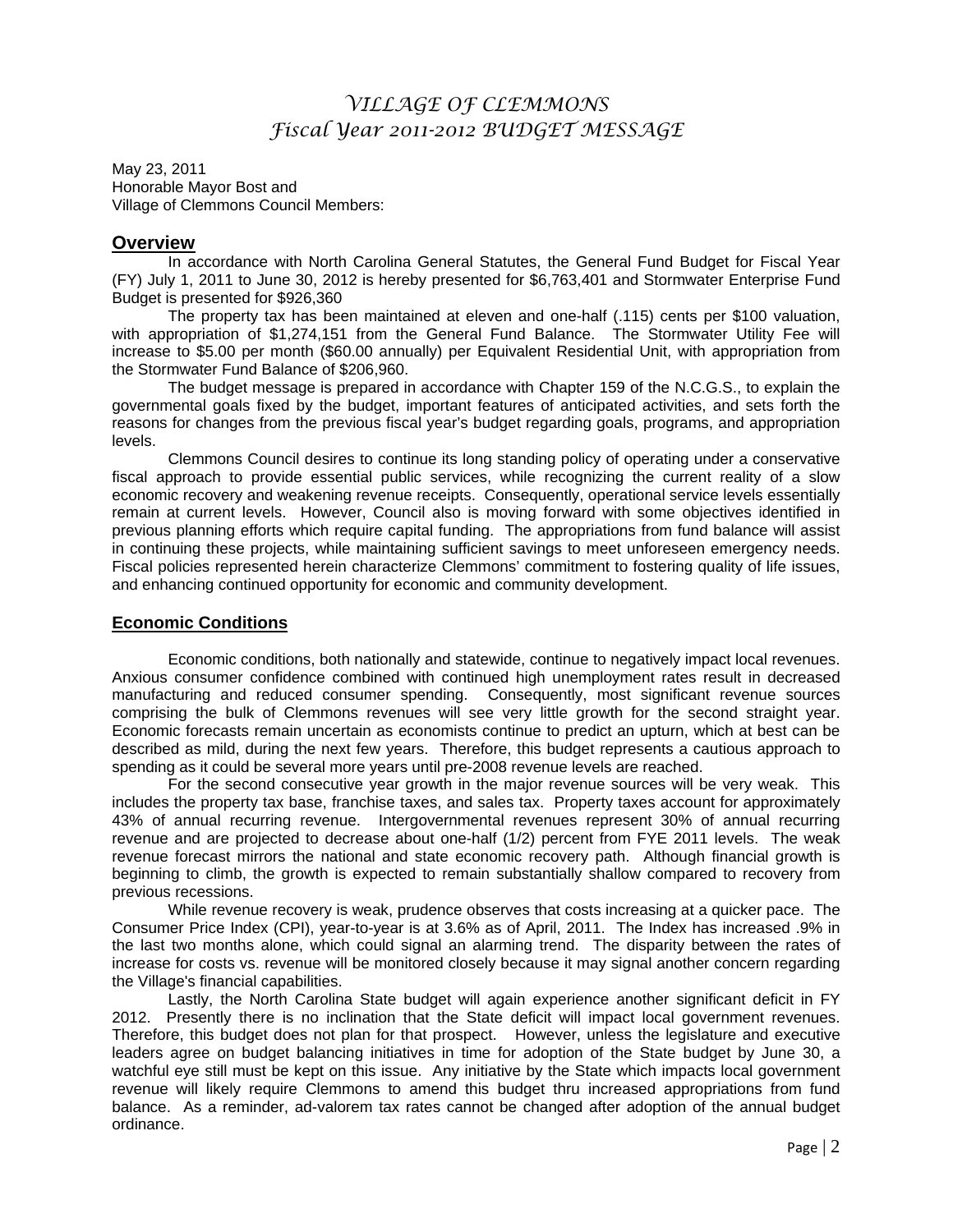## **General Fund**

#### General Fund - Revenue

The estimated tax base will increase about \$19 million to an estimated \$2.031 billion. This equates to less than one percent (1%) increase for the second consecutive year. Normal tax base growth averages about 3.5 %. The FYE 2010 property tax collection rate was 98.4%, down only slightly from the FYE 2009 rate of 98.6%.

Similarly, intergovernmental revenues are also projected to remain level to slightly decreased compared with 2011 levels. These revenues, comprised of sales tax and utility franchise taxes, of which sale taxes are expected to increase three to three and one-half (3 to 3.5) %. However, these increases are offset by expected decreases between two (2) to six (6) % in natural gas, telecommunications, and video programming revenue.

Powell Bill revenue, restricted for expenses related primarily to municipal street and right-of-way maintenance and construction, continues its weak trend at less than \$.5 (1/2) million. For many years this revenue experienced consistent growth and during FY 2008 reached \$583,000. Since then revenue has consistently declined. The trend is also impacting North Carolina Department of Transportation projects. The General Assembly continues to discuss methods for mitigating the loss of this important revenue, and municipalities should watch these discussions closely to ensure that any proposed changes in distribution formulas or maintenance requirements do not displace added burdens onto local governments.

Unassigned Fund Balance appropriation is \$760,651, and Committed Fund Balance appropriation is for \$513,500. These amounts primarily support capital projects identified in the Comprehensive Plan. The General Fund receives an annual transfer from the Stormwater Enterprise for \$41,000 to repay planning expense incurred by the stormwater program prior to its implementation.

#### General Fund *-* Appropriations

Services levels remain unchanged from FY 2011. Services include augmented public safety protection, land use planning, zoning and municipal code enforcement, solid waste collection, recycling, leaf-limb-grass collection, bulk item collection, streetlights, and right-of-way maintenance for streets and drainage systems.

One additional position is budgeted in the Planning Department. An additional planner would accommodate the extra work load incurred from implementing components of the Comprehensive Plan, as well as respond to expected increases in site plan inquiries and development submittals.

Public Safety service remains unchanged at eleven (11) officers provided by contract with the Forsyth County Sheriff. The eleven officers include seven patrol, two detectives, and two traffic officers per grant from the Governor Highway Safety Program (GHSP). This begins the fifth year of the GHSP with full program costs now funded 100% by the Village. The possibility exists for a law enforcement grant which, if approved by Federal authorities, would pay the full salary, benefits, and equipment for additional new hires for a three year period. Local expenses paid by the Village for administrative fees would entail an approximate cost of \$7,000 per year (per hire) for the first three years. Based on Council discussion, funds are available to accommodate three additional hires if the grants are awarded. Full costs for the required fourth year of the grant, and beyond, would be 100% funding by Clemmons.

Solid waste and recycling collection costs are budgeted for 3.6% CPI increases per contract. The fuel surcharge component of the solid waste contract continues to considerably impact budgeting as fuel prices rise. A contractual surcharge in the amount of one percent cost increase is required for each twenty cents per gallon increase in diesel costs.

Street repaving continues at a decreased level as we attempt to moderate Powell Bill fund balances with maintenance needs. Concerns continue regarding decreased gas revenue and discussions at state government levels directed at solving the NC Department of Transportation's continuing budget deficits. Any changes to distribution formulas or maintenance responsibilities could negatively impact fund reserves. Although only one major street improvement is planned, its cost is substantial due to milling, paving, and the overall width and length of Springfield Farms Road. That project is next on the listing prioritized by the Pavement Condition Survey.

The Village continues jurisdiction-wide leaf, limb, and grass collection on seasonal basis. Current personnel levels are sufficient to maintain this service at current levels.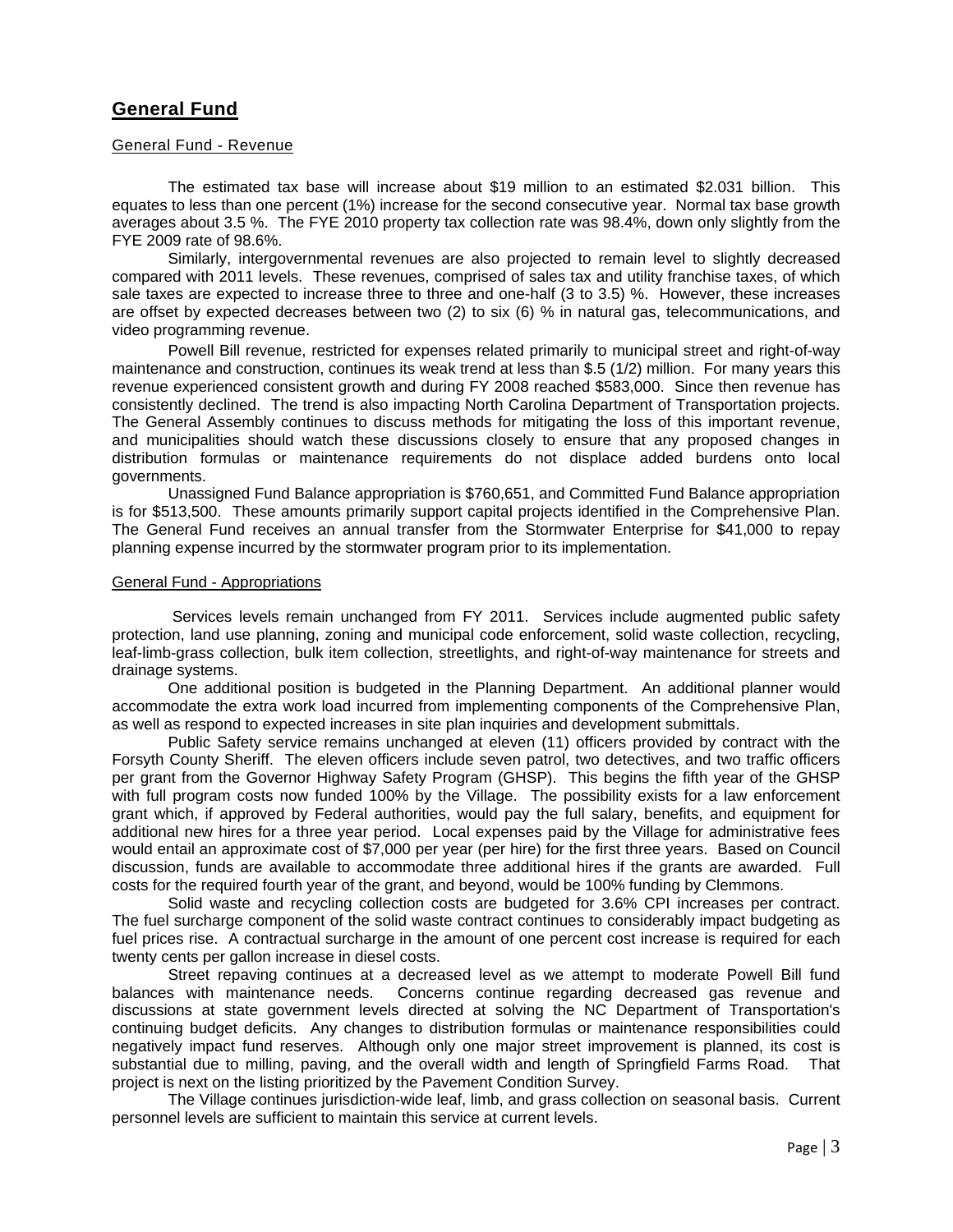Planning and zoning activities continue to command considerable staff time. Site plan inquiries and reviews for new development have started to increase. Continued implementation of the adopted Comprehensive Plan objectives will foster efforts in sustainability, community gardens, and Unified Development Ordinance updates affecting traffic studies and access management. The budget funds an additional position in the Planning Department pending Council decisions regarding various aspects of the Plan's implementation. Specific projects which Planning monitors and assists with administering include:

> Village Point Lake Dredging and Forebay Permitting and Construction; Village Point Lake Greenway Grant Yadkin River Greenway Study and Grant Application for Phase I Comprehensive Plan Implementation Assist with Lewisville-Clemmons Road Connectivity Study and Potential Referendum UDO Updates for Traffic Impacts Study Standards and Access Management Policy Sidewalk Bid - Construction at Piedmont Federal Safe Routes to School Sidewalk Grant and Preliminary Design Intersection Crosswalk - Sidewalk Grant and Improvements: Highway 158 and Middlebrook Drive Intersection Improvement: Peace Haven / Harper Road

Permitting, inspections services, and zoning code enforcement are provided by a continuing contract with the City of Winston-Salem.

Public Works personnel provide services related to street maintenance, stormwater management, municipal code inspections, solid waste collection, leaf and limb program, and street lights. Street maintenance and resurfacing will continue in accordance with the pavement rating schedule provided by engineering rating criteria.

The Village enhances general public welfare through grants awarded for cultural, recreational, and tourism related activities. Grants are primarily funded from hotel occupancy taxes and are awarded on a by-request basis from individual organizations.

#### General Fund - Capital Projects and Purchases

 Capital items are defined as purchases or projects exceeding \$5,000. Public Works capital projects include equipment purchases and construction projects.

 Equipment purchases support ongoing service provision for leaf-limb and street maintenance. Purchases planned for this year include: leaf vacuum, flat bed dump truck, knuckle boom truck, replacement radio system, snow plows, and a modular office to house the stormwater personnel. The administration department will replace and modernize their telephone system and upgrade the computer server.

 The Village Points dredging project will be completed this year. As part of the Novant Site Plan process, Novant will complete reconstruction of the dam and transfer ownership of the dam and the adjoining five acre lake to the Village. Concurrent with dam construction while the lake was drained, the village dredged the existing lake bed. The dredging portion of this project may be completed by June 30, 2011. However, forebay construction and the planted littoral shelf will continue in FY 2012. The next step in preparing the lake for public use is constructing a greenway around the lake perimeter. Design of this greenway in currently underway and construction will begin this year. Grants have been awarded to provide funding for 80% of total costs.

 The Middlebrook Road sidewalk will be completed with construction of the last portion of walkway on the two most northern properties adjacent to Highway 158.

#### Fund Transfers.

The Stormwater Fund continues to reimburse the General Fund for planning actions completed prior to the implementation of the Stormwater Enterprise Utility. This will be the sixth installment of ten expected annual payments of \$41,000 to refund these costs which were originally paid from the General Fund.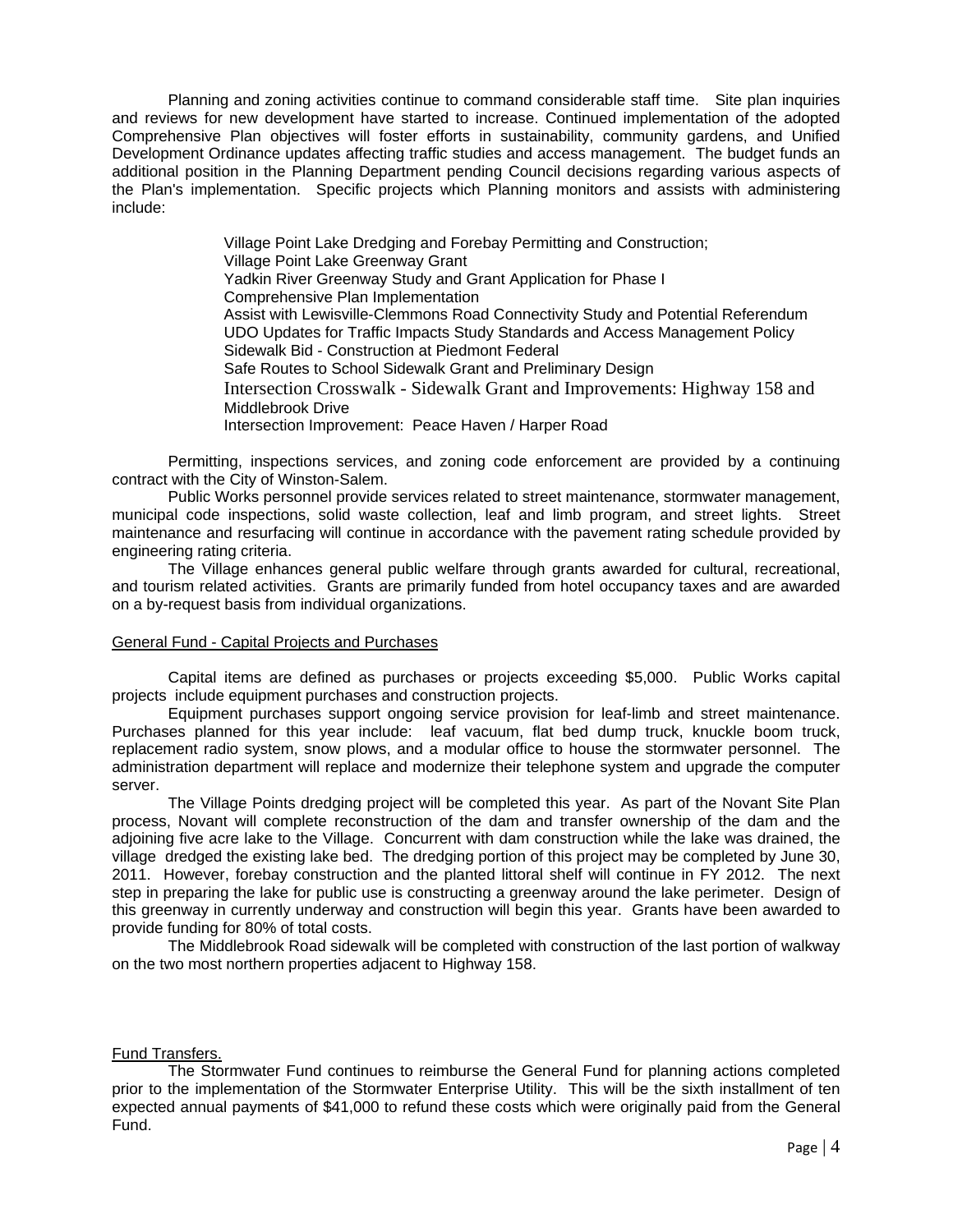#### **Stormwater Fund**

The Stormwater Budget supports the Clemmons Stormwater Management Program. The two major program components include: 1) the Environmental Protection Agency's (EPA) Phase II Water Quality Act and, 2) Clemmons' Stormwater Quantity Ordinance. This begins the program's seventh year. Last year the Village completed the application process to the NC Department of Environment and Natural Resources (NC-DENR) for the second National Permit Discharge Elimination System (NPDES) five-year Phase II Permit. As of this date the permit requirements have yet to be determined by the DENR.

 This permit sets out required actions in six major best management practice areas aimed at reducing stormwater quality degradation to the maximum extent practicable. Based on draft permit language, the proposed permit will contain significant additions and will impact personnel requirements. Based on time estimates it is probable that Clemmons' program may need to add another employee to this department. Additional study will determine whether an in-house engineer will meet the needs associated with additional program elements. The modular office space budgeted for in capital needs is proposed to help accommodate this requirement.

Although not required by regulation, in addition to stormwater quality the Clemmons Stormwater Management Program also manages stormwater quantity runoff mitigation efforts. Both existing and proposed development are addressed thru application of local ordinance requirements and engineering analysis. Regulations limit the amount of post-construction runoff amounts allowed to flow from future developed sites. The Capital Improvement Program evaluates existing drainage problems and prioritizes potential structural improvement projects based on objective-based criteria.

#### Stormwater - Revenue

 Funding for the stormwater management program comes primarily from the Storm Water Utility. The Utility is based on equitable cost sharing measures which allocates responsibility to users of the stormwater management system based on contribution to runoff as defined by impervious coverage per developed tract of land. Both commercial and non-commercial developments are charged a fee, and includes for-profit and not-for profit entities. Billable Equivalent Residential Unit fees are increased in this budget to \$5.00 per ERU per month. This equated to an annual fee of \$60 per ERU.

 Clemmons will collect an estimated \$714,900, or 77% of budget, from the Storm Water Utility. Twenty two (22) percent of the budget will be appropriated from fund balance, with the remainder coming from fees and investment earnings.

#### Stormwater - Appropriations

Budgeted activities support the Phase II water quality requirements including staff and public education, public participation, illicit discharge detection and elimination, construction runoff controls, post-construction runoff controls, and municipal maintenance operations. Additional quantity management activities include engineering and enforcement actions. Most of the budget line items support either water quality Phase II Permit requirements, stormwater runoff quantity control issues, or a combination of the two.

The Village's Capital Improvement Program constructs structural improvements that address existing drainage deficiencies and also funds equipment purchases. Of the \$448,350 appropriated, \$220,000 will be used for the Glen Oaks drainage project, and the remaining \$228,350 used to cost share with the General Fund the purchase of Public Works equipment to continue the leaf-limb service. Stormwater capital projects are prioritized by the project rating system, recommended by the Stormwater Advisory Board, and approved by the Village Council on an annual basis. These projects are listed in separate documents.

#### Fund Balance Information

The budget appropriates \$760,651 from Unassigned Fund Balance, and \$513,500 from Committed Fund Balance, for a total appropriation of 1,274,151. Fund Balance is a term used by government accounting equivalent to the village's savings.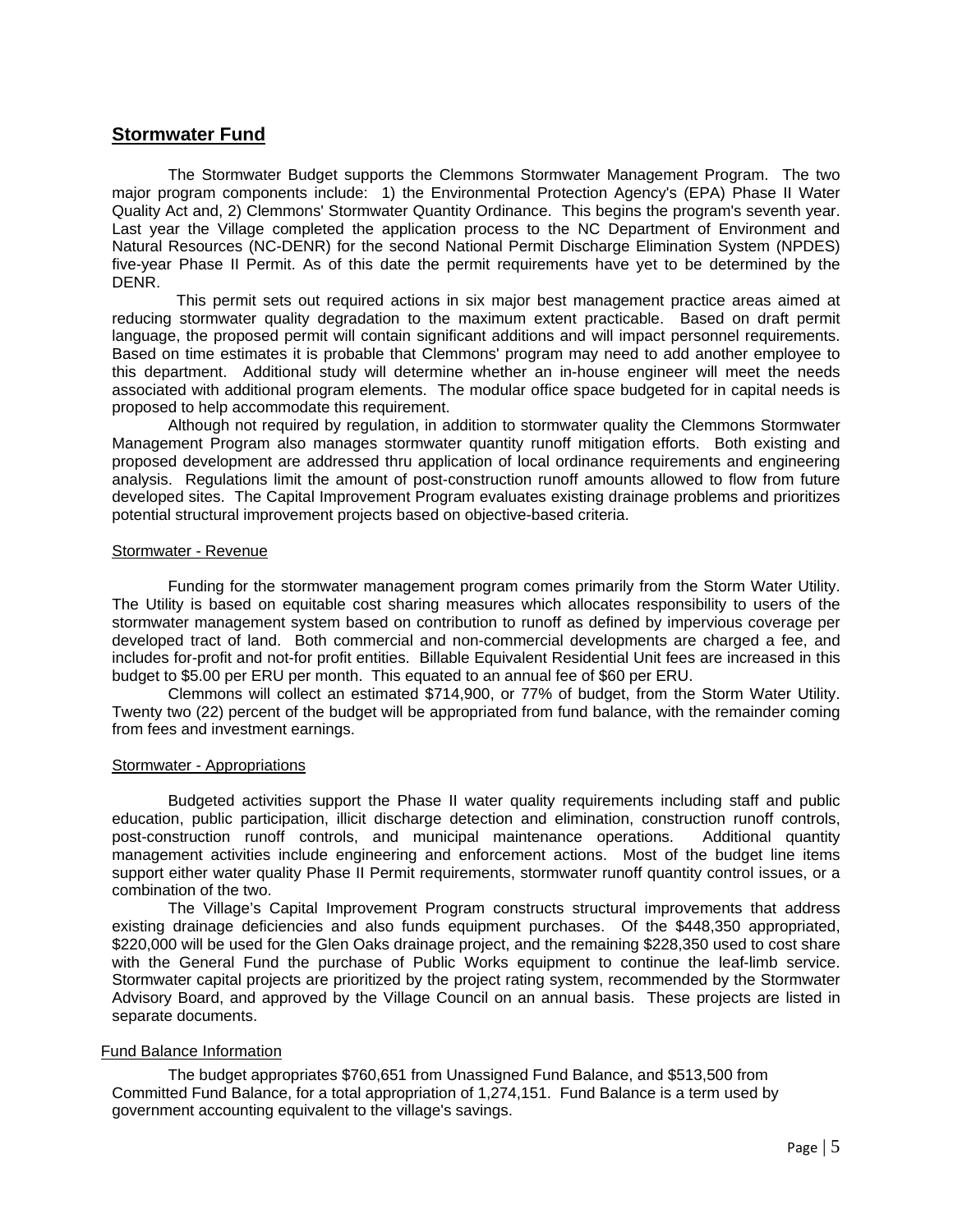Clemmons has historically maintained comfortable reserves, only using savings to procure small capital purchases and projects. Council policy is to maintain a minimum \$2.0 million in unassigned reserve, which can be used for emergencies, produce investment income, or simply to balance budget deficits in recurring operations when necessary.

This year fund balance is used to complete the Village Point Lake area development which will become a community recreation facility. Additionally, although a specific plan is not yet identified, fund balance is being budgeted to advance the Comprehensive Plan Village Center concept as the council may decide to direct. Also, savings is being used to supply the 20% local match required for completing sidewalk projects and for UDO updates which will further objectives identified in the Comprehensive Plan.

Forewarning is again warranted regarding fund balance. As revenue receipts for major revenue sources continue to be lethargic, continued reliance on the property tax to bridge the gap between recurring revenue and expenses become more problematic. The message of expense growth out-pacing revenue growth should be predominant. Future use of fund balance for projects or recurring operations should include a detailed review of the consequences on our future savings.

This year's budget is balanced and fund balance level remains within historically comfortable margins. However, future revenue-to-expense imbalances could foreshadow the need to consider alternate means in order to balance the budget. The short list of budget balancing options includes: 1) raising revenue, 2) instituting a fee based payer system for services, or 3) decrease service levels. The only realistic manner of raising revenue is thru the property tax, of which the tax cap is a definitive limiting factor.

#### **General**

The budget is balanced and prepared in accordance with the North Carolina Government Budget and Fiscal Control Act. On June 13, 2011, the Village Council will hold a public hearing on the fiscal year ending June 30, 2012 budget. Any person who wishes to be heard on the budget may appear at that time. This budget may be reviewed at the Village Hall, at [www.clemmons.org,](http://www.clemmons.org/) and the Clemmons Library.

This proposed budget is respectfully submitted, this the 23th day of May, 2011.

Sarry Looper

Gary M. Looper

Manager, Village of Clemmons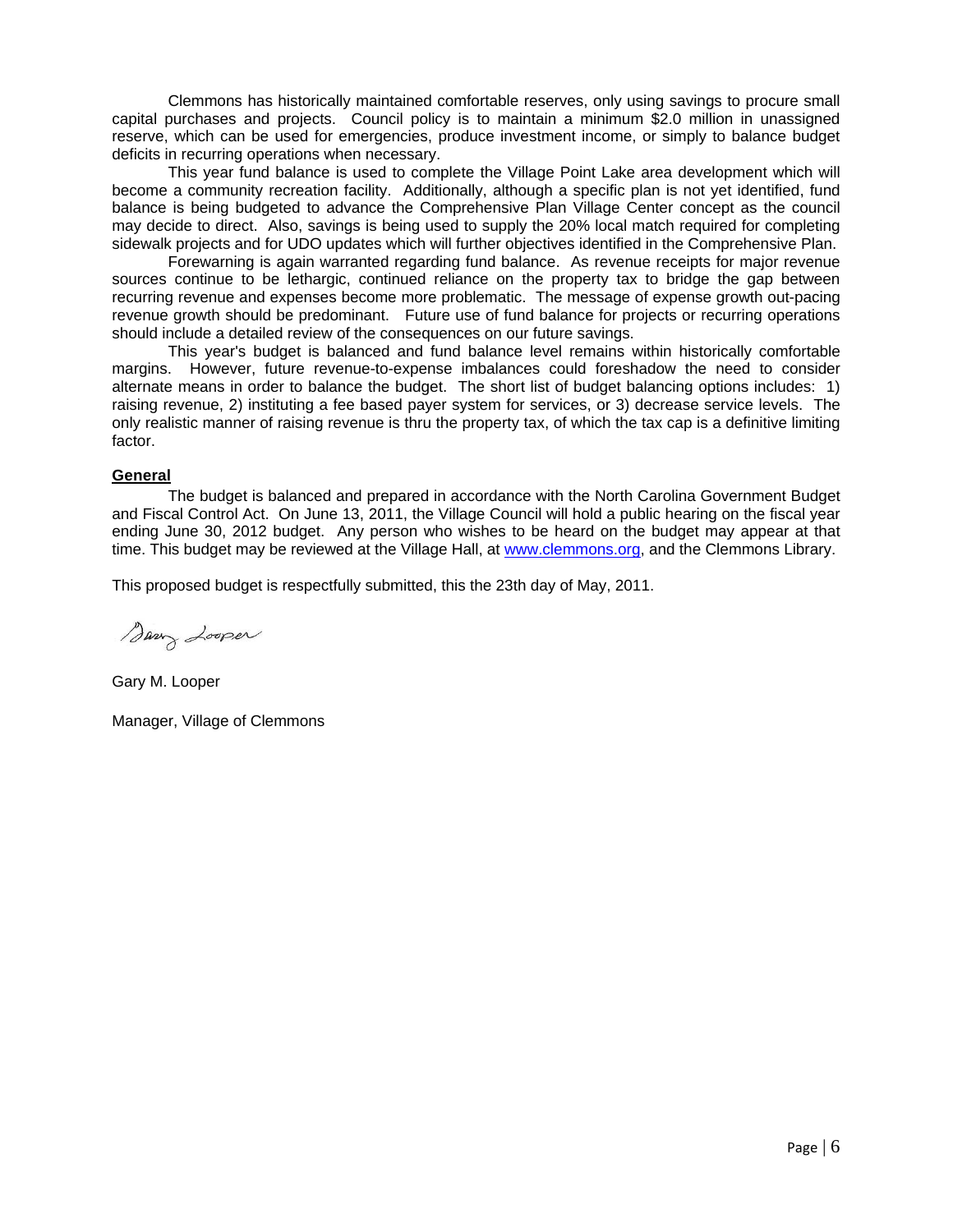#### *SUMMARY*

This recommended budget represents the best efforts of the Village staff to prepare a budget that reflects the current economic conditions and allows for the delivery of the same quality and variety of services and programs that our citizens have come to expect without causing an undue financial burden to the taxpayers. For a more long-term view of Village capital projects, please see the Village Capital Improvement Plan.

The current year budget includes appropriations for four funds; General Fund, Village Point Lake Improvements Capital Project Fund, Safe Routes to School Capital Project Fund, and Stormwater Enterprise Fund.

The total recommended general fund appropriation for the fiscal year ending June 30, 2012 budget is \$6,763,401 this budget includes a proposed eleven and one-half cent (.115) tax rate. The Village Council reviews the balance of services provided, tax rate and fund balance annually during the budget process. The budget includes \$2,037,781 of capital, with \$663,650 financed by grants, \$212,000 financed by gasoline tax.

The total recommended enterprise fund appropriations for the fiscal year ending June 30, 2012 budget is \$926,360. The rate per ERU is \$5.00 per month or \$60.00 annually. This budget includes capital of \$448,350, and debt repayment of \$37,130.

The Village of Clemmons has the following committed fund balances: Facility Reserve NCDOT Sidewalk In addition to the reserves listed above, the Village has the following legally restricted reserves: Street Maintenance (Powell Bill- Gasoline Tax) Tourism (Occupancy Tax)

Cultural, Economic and Recreation (Occupancy Tax)

#### **Some Village of Clemmons' statistics are as follows:**

| Population           | 18,627 (Census)         |
|----------------------|-------------------------|
| Households           | 5.970                   |
| <b>Street Miles</b>  | 76.37                   |
| <b>Street Lights</b> | 735                     |
| Tax Cap              | .15/per \$100 valuation |

#### **General statistics:**

| Consumer Price Index for Urban Wage Earners and Clerical Workers, Apr. 11 | 3.6%    |
|---------------------------------------------------------------------------|---------|
| NC Unemployment Rate, March 11                                            | 9.7%    |
| Forsyth County Unemployment Rate, March 11                                | $9.2\%$ |

#### **Current Services:**

| Residential solid waste weekly                      |                                              |
|-----------------------------------------------------|----------------------------------------------|
| (96 gallon provided can, pickup at curbside)        | Bulk pickup, once annually                   |
| Residential curbside recycling weekly               | Cardboard recycling drop off                 |
| Village-wide leaf, limb and grass collection        | Street lights at intersections               |
| Sidewalk maintenance                                | Street maintenance                           |
| Green space, Greendale Park                         | <b>Street Sweeping</b>                       |
| <b>Public Safety</b>                                | Land use planning & zoning; Code enforcement |
| Seven sheriff deputies, two traffic grant officers, | Stormwater Management                        |
| and two detectives assigned to Clemmons             |                                              |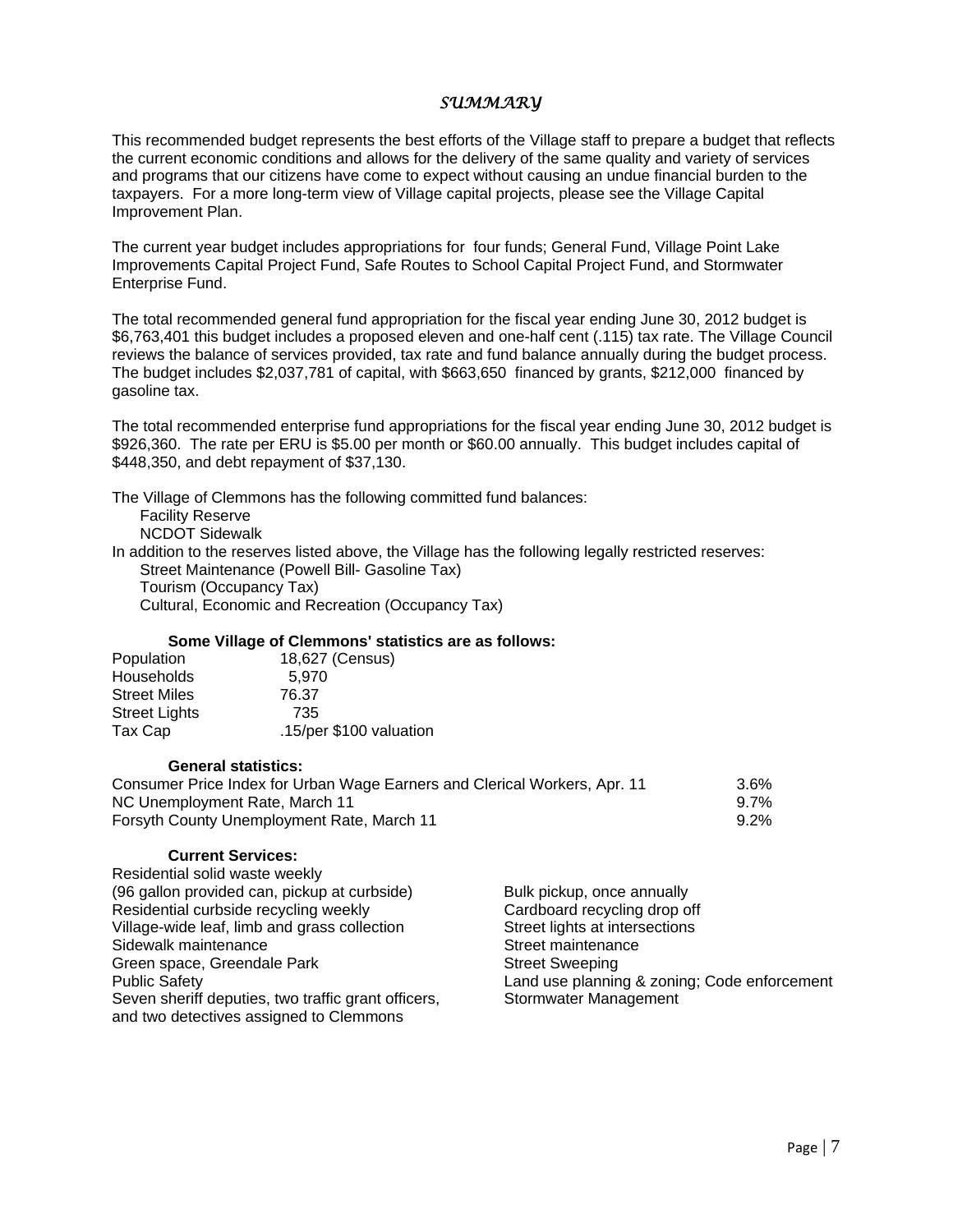#### **The following tax rate and fee structure were used to calculate estimated revenues**:

| Tax Rate                | \$.115 per \$100 valuation          |  |  |  |  |
|-------------------------|-------------------------------------|--|--|--|--|
| <b>Driveway Permits</b> | \$30.00<br>S94.15                   |  |  |  |  |
| False Alarms            | \$50.00 after 3 false alarms §93.02 |  |  |  |  |
| Returned check fee      | \$25.00                             |  |  |  |  |

Code Enforcement Rates:

Vehicle, Equipment, Labor and Administrative Charges:

Weeds and Undergrowth: Mowing Neglected Private Lots-minimum charge one hour equipment charge plus administrative charge:

| <b>Backhoe</b>                           | \$52.50 per hour                        |
|------------------------------------------|-----------------------------------------|
| Loader                                   | \$78.75 per hour                        |
| <b>Tandem Dump Truck</b>                 | \$52.50 per hour                        |
| Single Axle Dump Truck                   | \$42.00 per hour                        |
| Chipper                                  | \$157.50 per hour                       |
| Tractor w/mower                          | \$42.00 per hour                        |
| Weed Eater                               | \$21.00 per hour                        |
| Chain Saw                                | \$21.00 per hour                        |
| <b>Street Cleaning (using Vendor)</b>    | Contract Price per hour, one hour min.  |
| Street Cleaning with the Village Sweeper | \$120 plus fuel per hour, one hour min. |
| Administrative Charge                    | \$50.00 per event                       |

Labor- Actual Salary plus 35% for benefits

#### Publications and Copies:

| <b>Clemmons Unified Development Ordinance</b> | Link to Municipal Code |
|-----------------------------------------------|------------------------|
|                                               | from www.clemmons.org  |
| CADG                                          | Available for download |
|                                               | from www.clemmons.org  |
| Clemmons Code of Ordinances                   | Link to American Legal |
|                                               | from www.clemmons.org  |
| Copies in excess of 10 pages                  | \$.10 a page           |
| Color copies in excess of 10 pages            | \$.20 a page           |

Itinerant Merchants § 111.03

| Peddler on foot      | \$10  |
|----------------------|-------|
| Peddler with vehicle | \$25  |
| Itinerant Merchant   | \$100 |

Stormwater Utility:

| Per Equivalent Residential Units Per | \$5.00 / \$60.00                |
|--------------------------------------|---------------------------------|
| Month/Annual                         |                                 |
| Stormwater Permit Fee                | Adopted under separate document |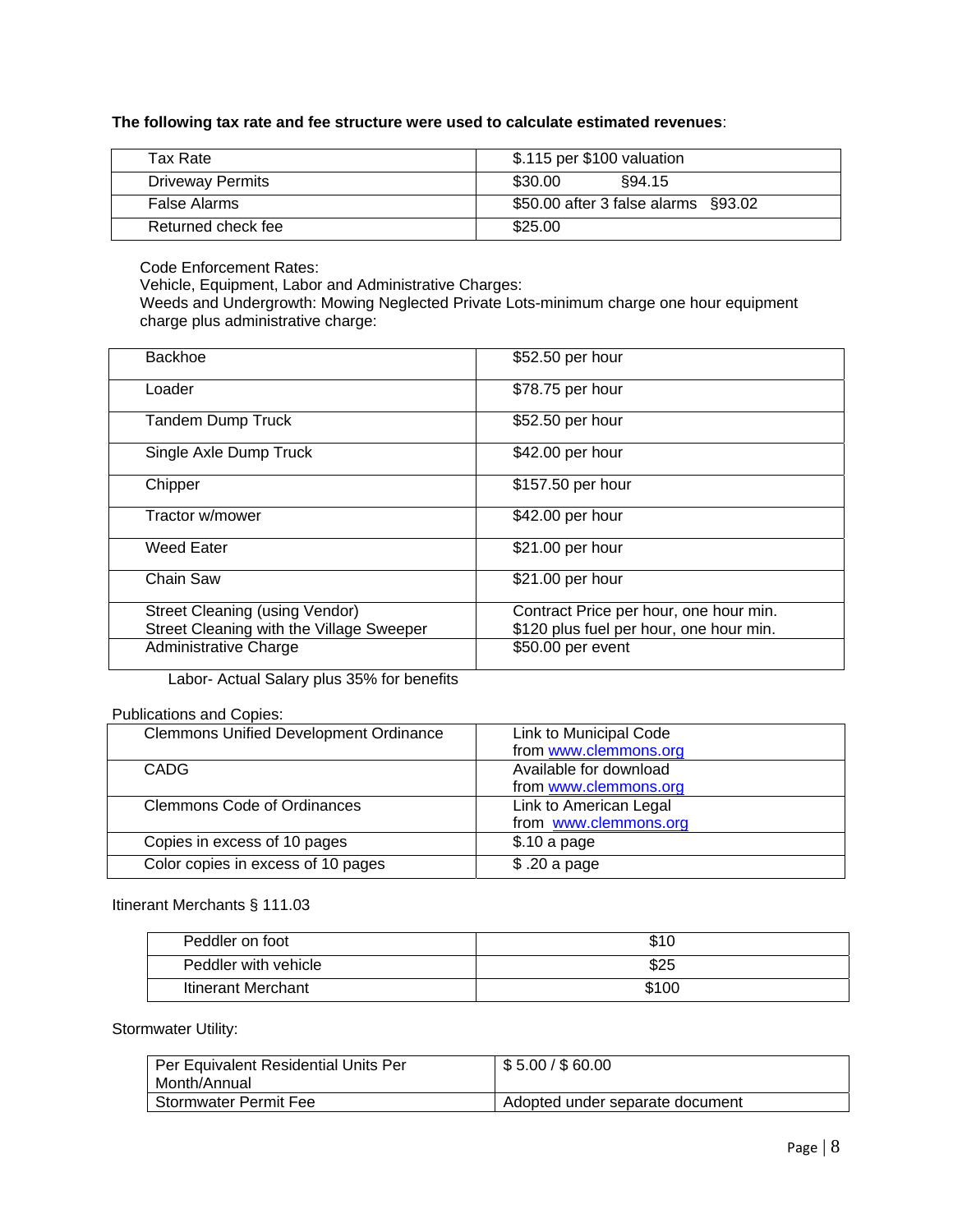| <b>Clemmons Development Review Fee Schedule</b><br><b>General Use Rezoning</b>                |             |                                       |
|-----------------------------------------------------------------------------------------------|-------------|---------------------------------------|
|                                                                                               |             |                                       |
|                                                                                               |             |                                       |
|                                                                                               |             |                                       |
|                                                                                               |             |                                       |
| Special Use Rezoning or Council Approved SUP*                                                 |             |                                       |
|                                                                                               |             |                                       |
|                                                                                               |             |                                       |
|                                                                                               |             |                                       |
|                                                                                               |             |                                       |
|                                                                                               |             |                                       |
|                                                                                               |             |                                       |
|                                                                                               |             |                                       |
|                                                                                               |             |                                       |
|                                                                                               |             |                                       |
| Multi-Family*                                                                                 |             |                                       |
|                                                                                               |             |                                       |
|                                                                                               |             |                                       |
|                                                                                               |             |                                       |
|                                                                                               |             |                                       |
| MU-S or C (Campus)*                                                                           |             |                                       |
|                                                                                               |             |                                       |
|                                                                                               |             |                                       |
|                                                                                               |             |                                       |
|                                                                                               |             |                                       |
| RP-S (Research Park)*                                                                         |             |                                       |
|                                                                                               |             |                                       |
|                                                                                               |             |                                       |
|                                                                                               |             |                                       |
|                                                                                               |             |                                       |
| <b>MRB-S*</b>                                                                                 |             |                                       |
|                                                                                               |             |                                       |
|                                                                                               |             |                                       |
|                                                                                               |             |                                       |
| $100+$ acres                                                                                  |             | \$20,000.00 +\$250per additional acre |
| C-UDO-32 (Development requirements for large retail establishment when MRB-S is not triggered |             |                                       |
|                                                                                               |             |                                       |
| 20-50 acres                                                                                   | \$10,000.00 |                                       |
|                                                                                               |             |                                       |
|                                                                                               |             |                                       |
|                                                                                               |             |                                       |
|                                                                                               |             |                                       |
|                                                                                               |             |                                       |
|                                                                                               |             |                                       |
|                                                                                               |             |                                       |
|                                                                                               |             |                                       |
|                                                                                               |             |                                       |
| <b>FINAL PLAT APPROVAL</b>                                                                    |             |                                       |
|                                                                                               |             |                                       |
|                                                                                               |             |                                       |
| <i><b>*TIS REVIEW</b></i>                                                                     |             |                                       |
|                                                                                               |             |                                       |
| For Village Consulting Engineer Review of Traffic Impact Study                                |             |                                       |

#### *MINOR CHANGES*

## **Requiring Reports to Permit Issuing Authority**

| Single<br>Family<br>Resinc<br>11е |  |
|-----------------------------------|--|
|                                   |  |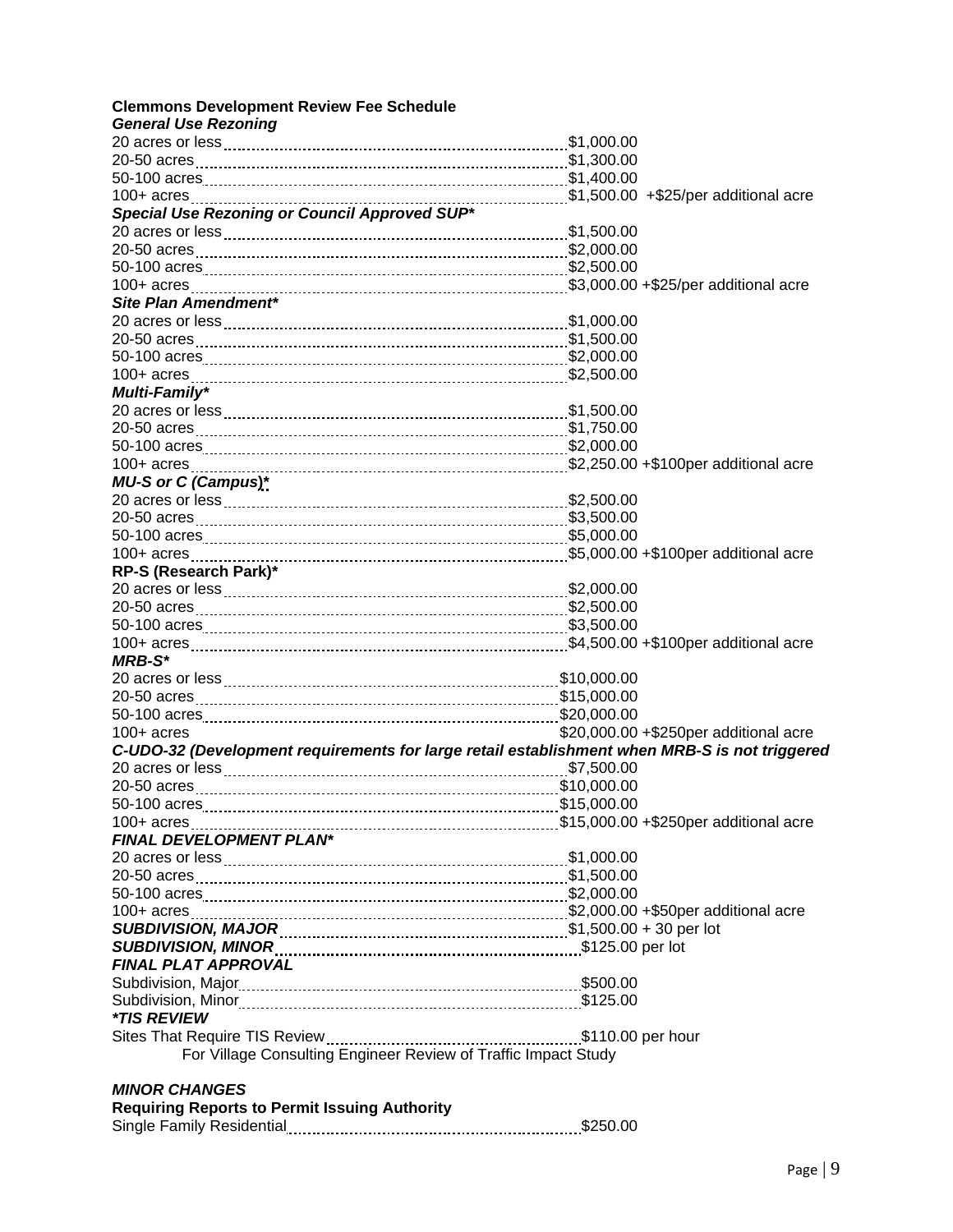## **Clemmons Development Review Fee Schedule (Continued)**

|                                                          | \$400.00   |
|----------------------------------------------------------|------------|
| <b>Not Requiring Reports to Permit Issuing Authority</b> |            |
| <b>Single Family Residential</b>                         | \$50.00    |
|                                                          | \$100.00   |
| <b>PLANNING BOARD REVIEW FEE</b>                         | \$500.00   |
| <b>ZONING TEXT AMENDMENTS</b>                            |            |
|                                                          | \$500.00   |
|                                                          | \$1,000.00 |
| <b>OTHER FEES</b>                                        |            |
|                                                          | \$115.00   |
|                                                          | \$200.00   |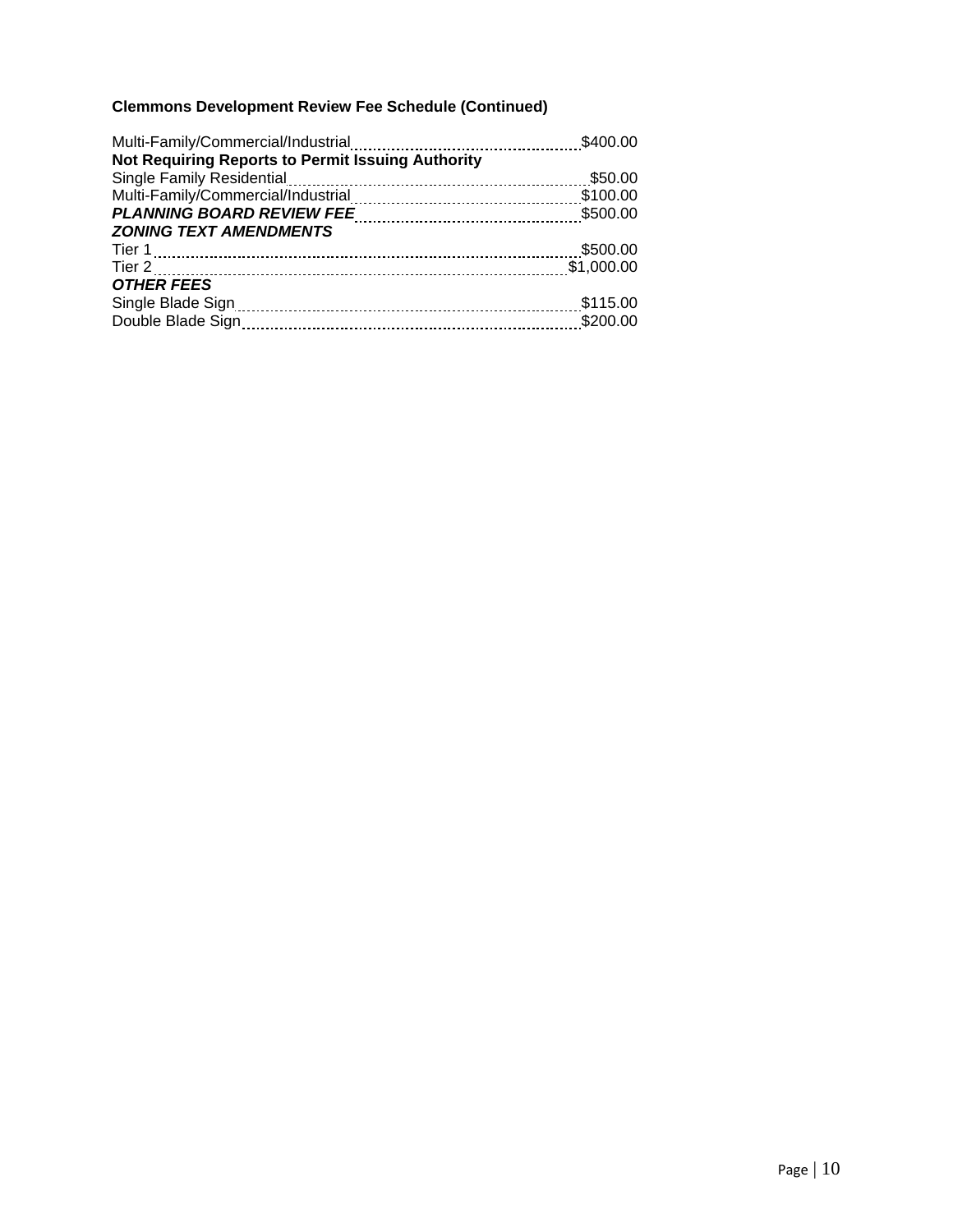This page intentionally left blank.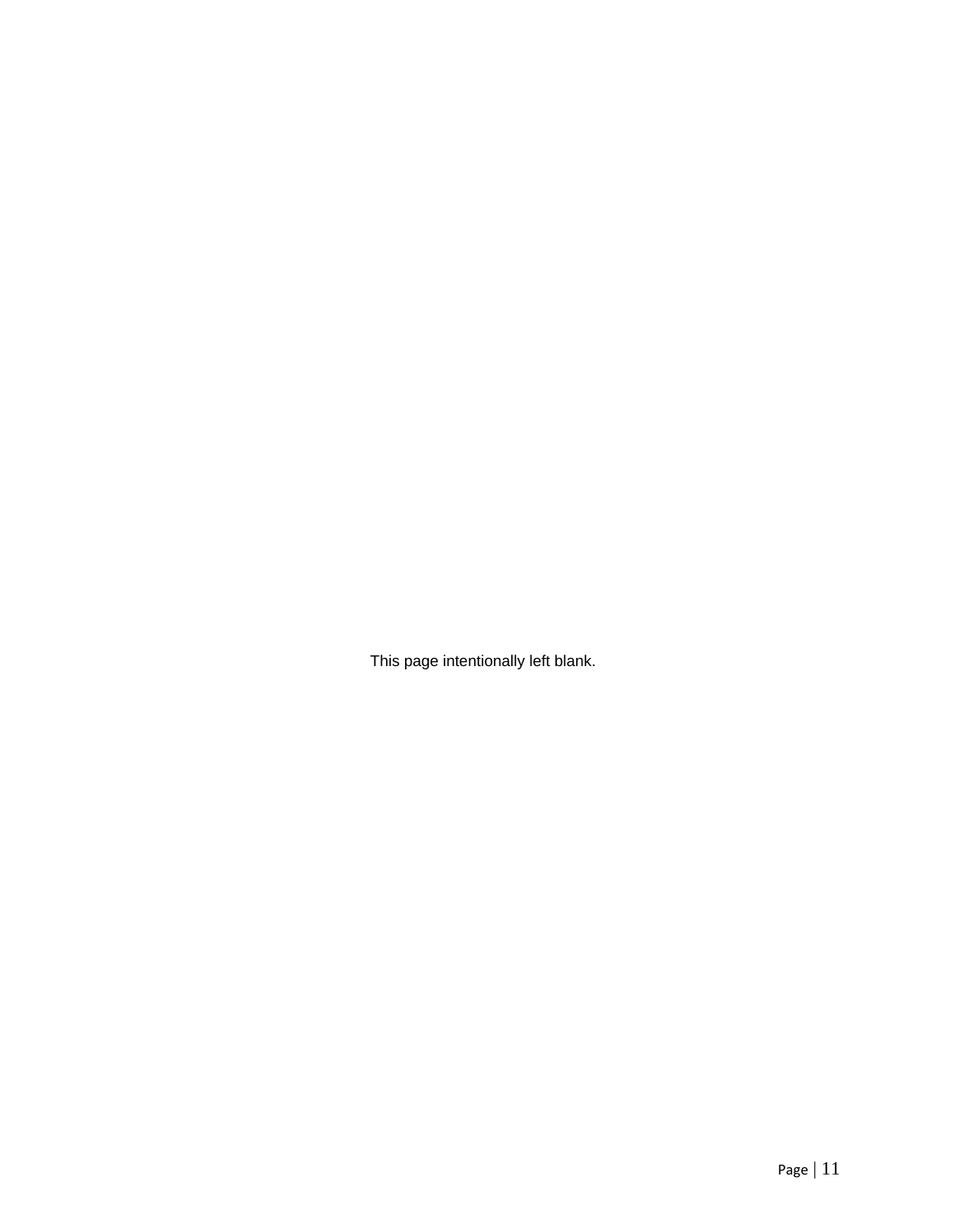|                                        | General Fund Revenue |    |               |    |                                                 |    |               |          |
|----------------------------------------|----------------------|----|---------------|----|-------------------------------------------------|----|---------------|----------|
|                                        | FY 09-10             |    | FY 10-11      |    | FY 10-11                                        |    | FY 11-12      | FY 11-12 |
|                                        | <b>ACTUAL</b>        |    | <b>BUDGET</b> |    | <b>EST ACTUAL</b>                               |    | <b>BUDGET</b> | $\%$     |
| <b>PROPERTY TAXES</b>                  |                      |    |               |    |                                                 |    |               |          |
| Taxes-Ad Valorem-Prior                 | \$<br>18,541         | \$ | 13,000        | \$ | 18,538                                          | \$ | 16,000        |          |
| Taxes-Ad Valorem-Current               | 1,960,988            |    | 2,281,700     |    | 2,241,860                                       |    | 2,298,600     |          |
| Penalties & Interest                   | 6,008                |    | 2,500         |    | 5,000                                           |    | 5,000         |          |
| Total Ad Valorem Taxes \$1,985,536     |                      |    | \$2,297,200   |    | \$2,265,398                                     |    | \$2,319,600   | 34%      |
| <b>OTHER TAXES AND LICENSES</b>        |                      |    |               |    |                                                 |    |               |          |
| License (Temporary Business License)   | \$<br>450            | \$ |               | \$ | 260                                             | \$ |               |          |
| Tax on Gross Receipts Leased Vehicles  | 1,684                |    | 1,700         |    | 1,684                                           |    | 1,600         |          |
| Total Other Taxes and Licenses \$      | 2,134                | \$ | 1,700         | \$ | 1,944                                           | \$ | 1,600         | $0\%$    |
| UNRESTRICED INTERGOVERNMENTAL          |                      |    |               |    |                                                 |    |               |          |
| Sales Tax                              | \$<br>507,463        | S  | 507,000       | S  | 537,300                                         | \$ | 551,000       |          |
| Beer & Wine Tax                        | 25,942               |    | 80,000        |    | 80,000                                          |    | 80,000        |          |
| Natural Gas Excise Tax                 | 65,329               |    | 42,000        |    | 67,584                                          |    | 64,000        |          |
| Electric Franchise Tax                 | 525,622              |    | 395,000       |    | 589,291                                         |    | 592,000       |          |
| <b>Telecommunications Sales Tax</b>    | 128,632              |    | 95,000        |    | 117,959                                         |    | 115,000       |          |
| Video Programming and Cable Franchise  | 248,856              |    | 178,100       |    | 224,533                                         |    | 206,400       |          |
| <b>Total Unrestricted</b>              |                      |    |               |    |                                                 |    |               |          |
| Intergovernmental Revenue \$1,501,844  |                      |    | \$1,297,100   |    | \$1,616,667                                     |    | \$1,608,400   | 24%      |
| <b>RESTRICTED INTERGOVERNMENTAL</b>    |                      |    |               |    |                                                 |    |               |          |
| <b>Powell Bill</b>                     | \$<br>472,135        | S  | 453,700       | S  | 483,232                                         | \$ | 483,000       |          |
| Solid Waste Disposal Tax               | 12,395               |    | 8,500         |    | 13,174                                          |    | 12,000        |          |
| <b>Tourism Occupancy Tax</b>           | 26,847               |    | 41,000        |    | 41,000                                          |    | 41,000        |          |
| Local Occupancy Tax                    | 24,399               |    | 24,000        |    | 24,655                                          |    | 24,000        |          |
| MPO Reimbursement                      | 48,160               |    |               |    | 29,240                                          |    |               |          |
| Grants                                 |                      |    | 380,600       |    | 87,072                                          |    | 733,650       |          |
| American Recovery & Reinvestment Acct  | 192,993              |    |               |    |                                                 |    |               |          |
| Total Restricted Intergovernmental \$  | 776,929              | S  | 907,800       | \$ | 678,373                                         |    | \$1.293.650   | 19%      |
| <b>OTHER REVENUES</b>                  |                      |    |               |    |                                                 |    |               |          |
| <b>Investment Earnings</b>             | \$<br>37,368         | S  | 84,900        | \$ | 23,274                                          | S  | 25,000        |          |
| Investment Earnings Restricted         | 959                  |    |               |    | 777                                             |    |               |          |
| ABC Distribution                       | 179,580              |    | 190,000       |    | 190,000                                         |    | 190,000       |          |
| <b>Private Donations</b>               |                      |    |               |    |                                                 |    |               |          |
| Planning & Zoning Fees                 | 4,692                |    | 6,000         |    | 2,748                                           |    | 3,000         |          |
| Miscellaneous                          | 129                  |    |               |    | 776                                             |    |               |          |
| <b>Public Works Permits &amp; Fees</b> | 10,182               |    | 4,000         |    | 1,600                                           |    | 2,000         |          |
| <b>Parking Tickets</b>                 | 460                  |    | 200           |    | 680                                             |    | 500           |          |
| <b>False Alarms</b>                    | 4,490                |    | 2,000         |    | 4,500                                           |    | 4,500         |          |
| Total Other Revenues \$                | 237,860              | S. | 287,100       | S. | 224,355                                         | S  | 225,000       | 3%       |
|                                        |                      |    |               |    |                                                 |    |               |          |
| <b>OTHER FINANCING SOURCES</b>         |                      |    |               |    |                                                 |    |               |          |
| Sale of Fixed Assets                   | \$                   | S  |               | S  | $1,002$ \$                                      |    |               |          |
| <b>Transfers from Stormwater</b>       | 37,521               |    | 41,000        |    | 41,000                                          |    | 41,000        |          |
| Restricted Fund Balance Streets Appr.  |                      |    | 20,000        |    |                                                 |    |               |          |
| <b>Committed Fund Balance</b>          |                      |    |               |    |                                                 |    | 513,500       |          |
| Fund Balance Appr.                     |                      |    | 877,695       |    |                                                 |    | 760,651       |          |
| Total Other Financing Sources \$       | 37,521               | \$ | 938,695       | S. | 42,002                                          |    | \$1,315,151   | 19%      |
| <b>TOTAL</b>                           |                      |    |               |    | \$4,541,824 \$5,729,595 \$4,828,739 \$6,763,401 |    |               | 100%     |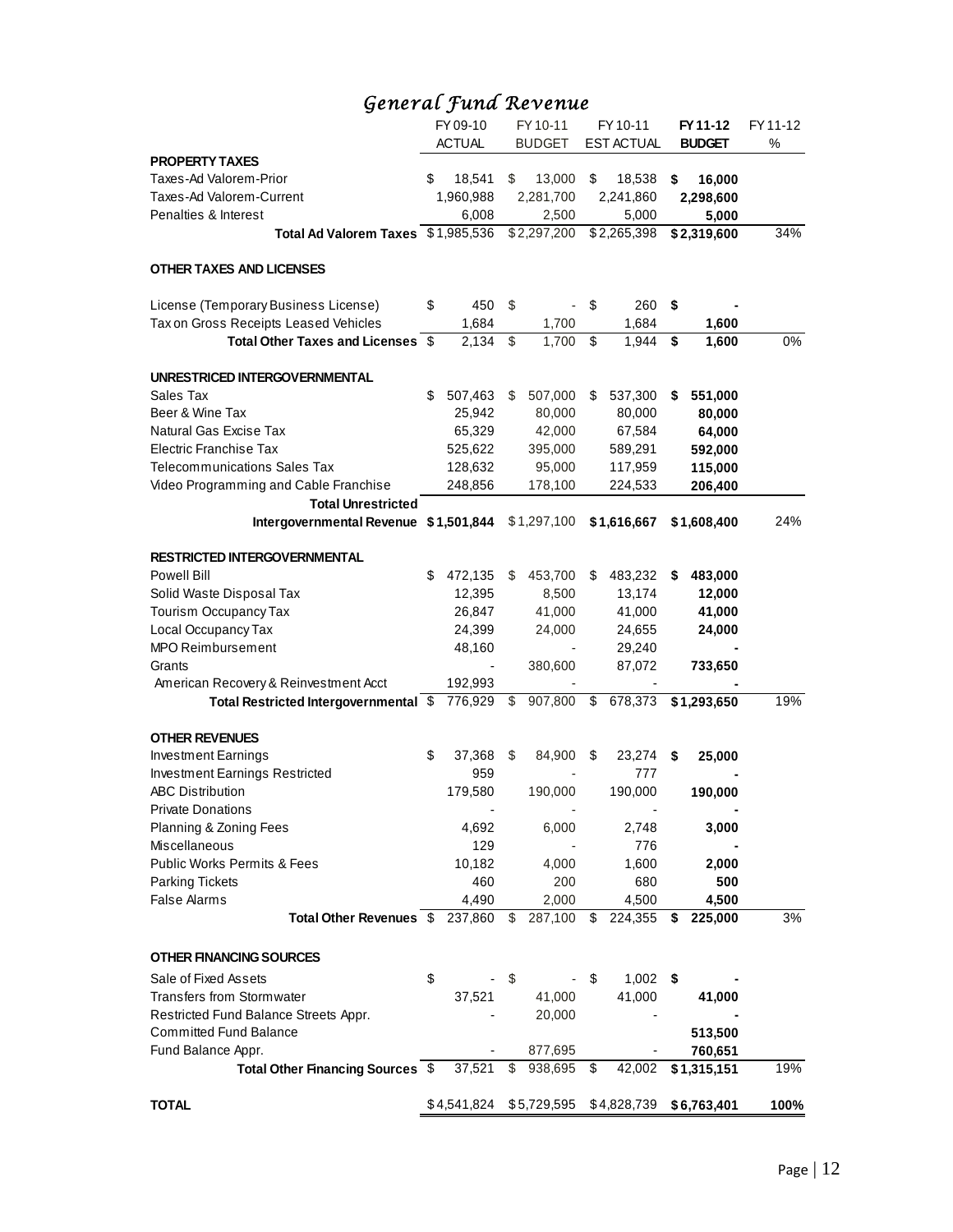#### *GENERAL FUND REVENUES*

#### **AD VALOREM TAXES:**

The estimated tax base for the 2011-2012 budget, per the Forsyth County Tax Assessor's Office, is \$2,030,919,000 with an estimated tax collection rate of 98.42%. The proposed tax rate is eleven and one-half cents (.115).

 $\rightarrow$  **Estimated levy** \$2,298,600

#### **OTHER TAXES AND LICENSES:**

#### **Tax on Gross Receipts of Leased Motor Vehicles**

Estimate is based on actual 2010-2011 receipts.

#### **INTERGOVERNMENTAL REVENUES:**

#### → **Sales Tax**

The estimate is based on actual 2010-2011 with a 3% growth rate

- → **Grants**
	- $\rightarrow$  NCDOT Grant for plantings in medians Lewisville-Clemmons Road North \$75,000
	- $\rightarrow$  STP Grant for Crosswalk at Lewisville-Clemmons Road and Hwy 158
	- $\rightarrow$  STP Grant for Greenway at Village Point Lake
- → **Beer & Wine Tax**:

Estimate based on actual 2009-2010. Revenue is distribution based on population.

#### → **Utility Franchise Taxes:**

 $\circ$  Utility franchise taxes include piped natural gas excise tax (decline of 3.5%), electricity franchise tax( growth of .5%), telecommunications sales tax(decline of 2%) and local video programming revenues(decline of 6% and loss of local franchise agreement revenue).

#### **RESTRICTED INTERGOVERMENTAL REVENUES:**

#### → **Powell Bill Funds (Street Paving & Maintenance):Gasoline Tax**

- o Per Capita (\$19.70) Population (18,627) *\$366,951*
- o Per Mile (\$1,532) Miles (76.37) *\$116,110*

Per capita and per mile estimates from North Carolina League of Municipalities.

- → **Occupancy Tax (Restricted Cultural, Economic and Recreational)**  Estimate based on 2010-2011 actual with no growth predicted
- → **Occupancy Tax (Restricted Travel and Tourism)** Estimate based on 2010-2011 actual with no growth predicted

#### **OTHER REVENUES:**

- → **ABC Distribution:**
- $\rightarrow$  Revenues estimated at actual for 2010-2011.
- → **Interest Income:** 
	- o Interest income is estimated at actual for 2010-2011.
		- All Village funds are 100% collateralized, the State monitors banks to ensure that government funds are collateralized at 110%.
		- **Interest rates continue to be a record lows.**

#### → **Planning & Zoning Fees:**

o Estimated collection of planning & zoning fees. The estimate reflects decreased activity in development due to the economy.

#### **FUND BALANCE APPROPRIATED:**

The Village appropriated \$760,651 from unassigned fund balance and \$513,500 from committed fund balance.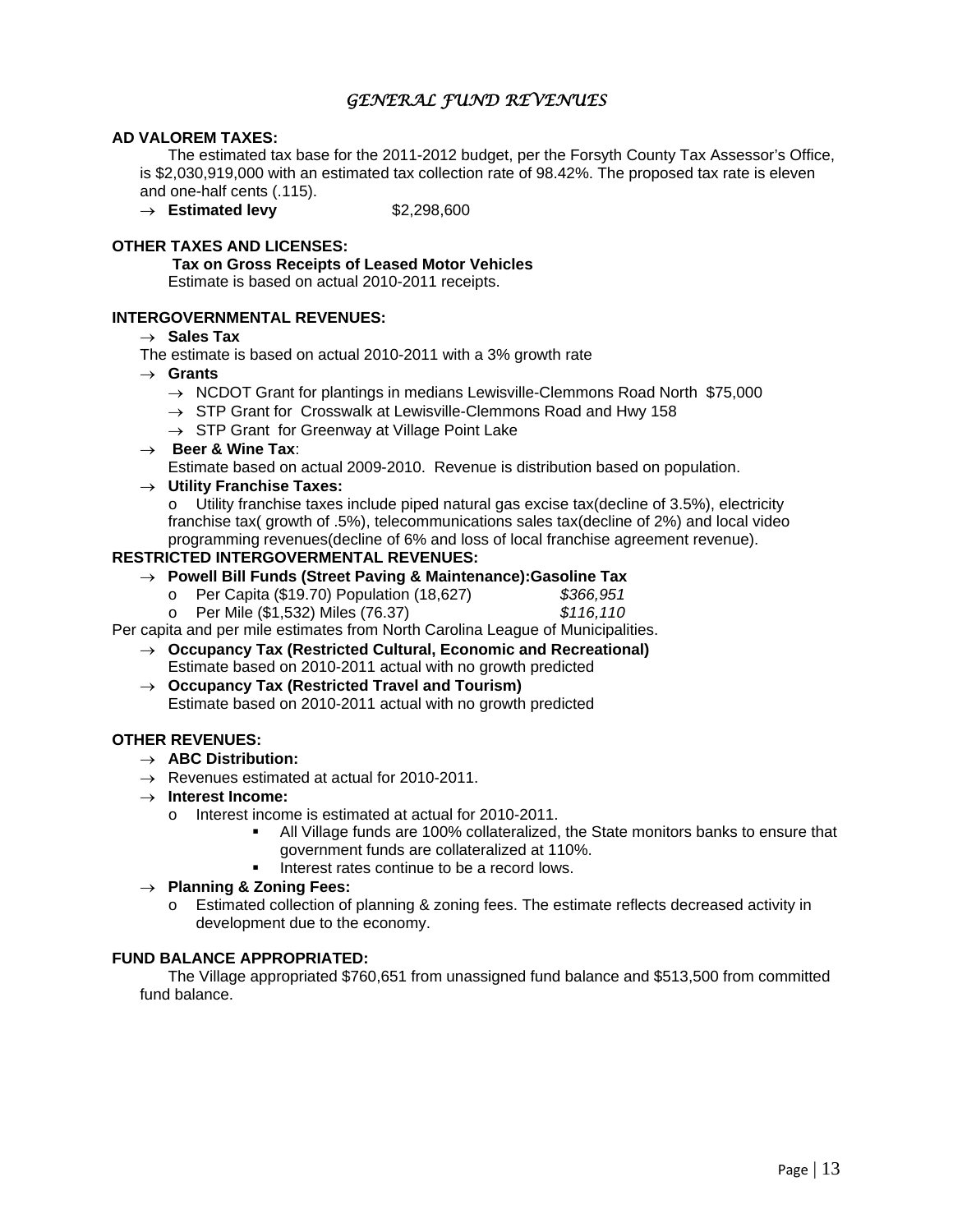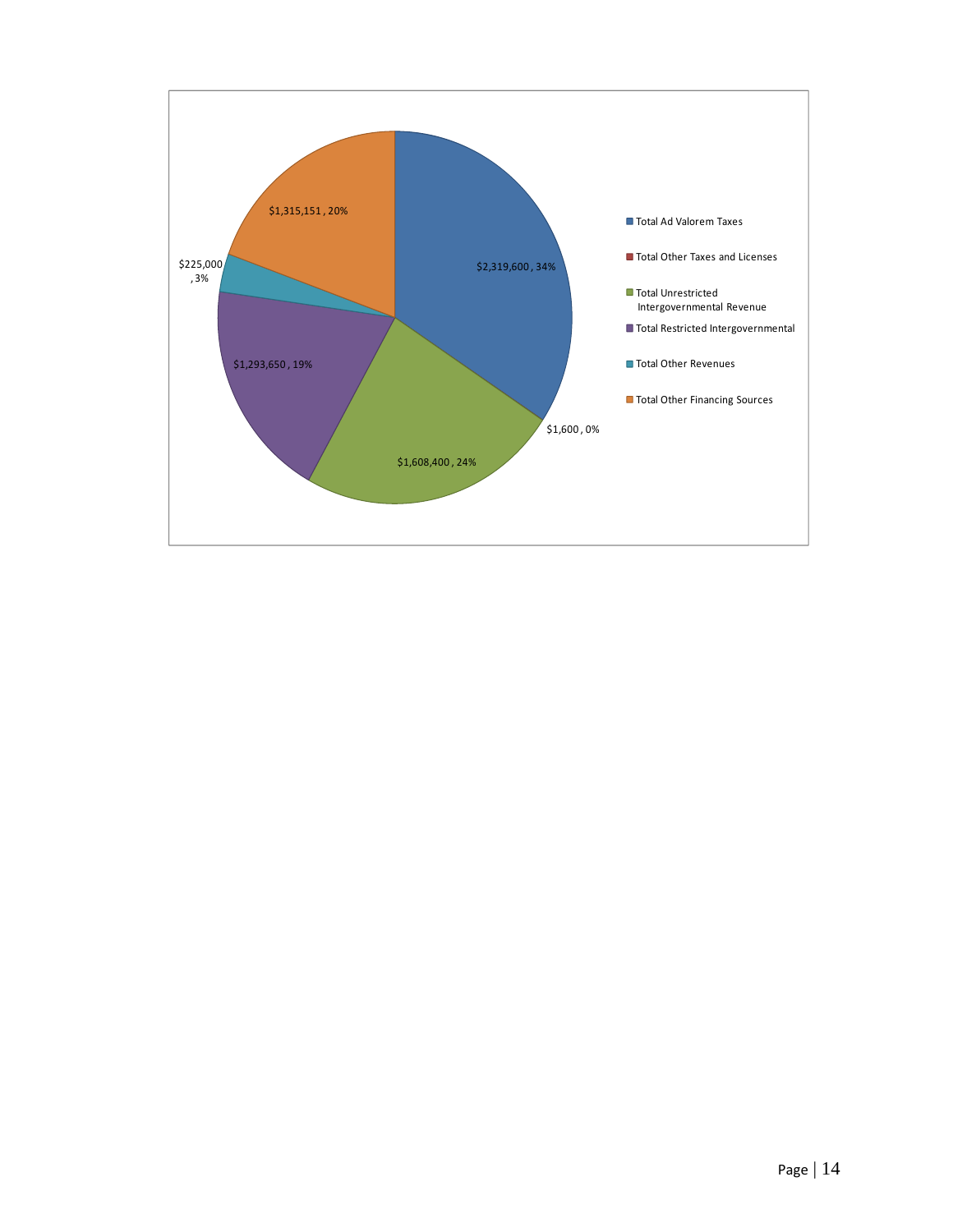## *General Fund Appropriations*

|                                  | FY 09-10      | FY 10-11      | FY 10-11          | FY 11-12      | FY 11-12 |
|----------------------------------|---------------|---------------|-------------------|---------------|----------|
|                                  | <b>ACTUAL</b> | <b>BUDGET</b> | <b>EST ACTUAL</b> | <b>BUDGET</b> | %        |
|                                  |               |               |                   |               |          |
| Governing Board                  | 60,240<br>S   | 68.750<br>\$. | 62.579<br>S       | \$<br>69,350  | 1%       |
| Administration                   | 537,673       | 633,200       | 627,365           | 825,630       | 12%      |
| <b>Public Safety</b>             | 891,948       | 946,200       | 910,875           | 934.800       | 14%      |
| <b>Public Works</b>              | 1,905,458     | 2,159,955     | 1,997,672         | 2,234,050     | 33%      |
| Streets (Powell Bill)            | 488.878       | 339,700       | 273,621           | 271,000       | 4%       |
| Planning & Zoning                | 285,376       | 353,900       | 302,776           | 294.290       | 4%       |
| Cultural, Economic, Recreational | 35,315        | 59,250        | 44,500            | 76,500        | 1%       |
| ARRA                             | 33,123        |               |                   |               | $0\%$    |
| Capital Improvement Plan         | 33,123        | 718.640       | 330,289           | 2,037,781     | 30%      |
| Payments & Transfers             | 27,970        | 450,000       | 430,000           | 20,000        | $0\%$    |
|                                  |               |               |                   |               |          |
| <b>TOTAL</b>                     | \$4.299.104   | \$5.729.595   | \$4.979.677       | \$6,763,401   | 100%     |

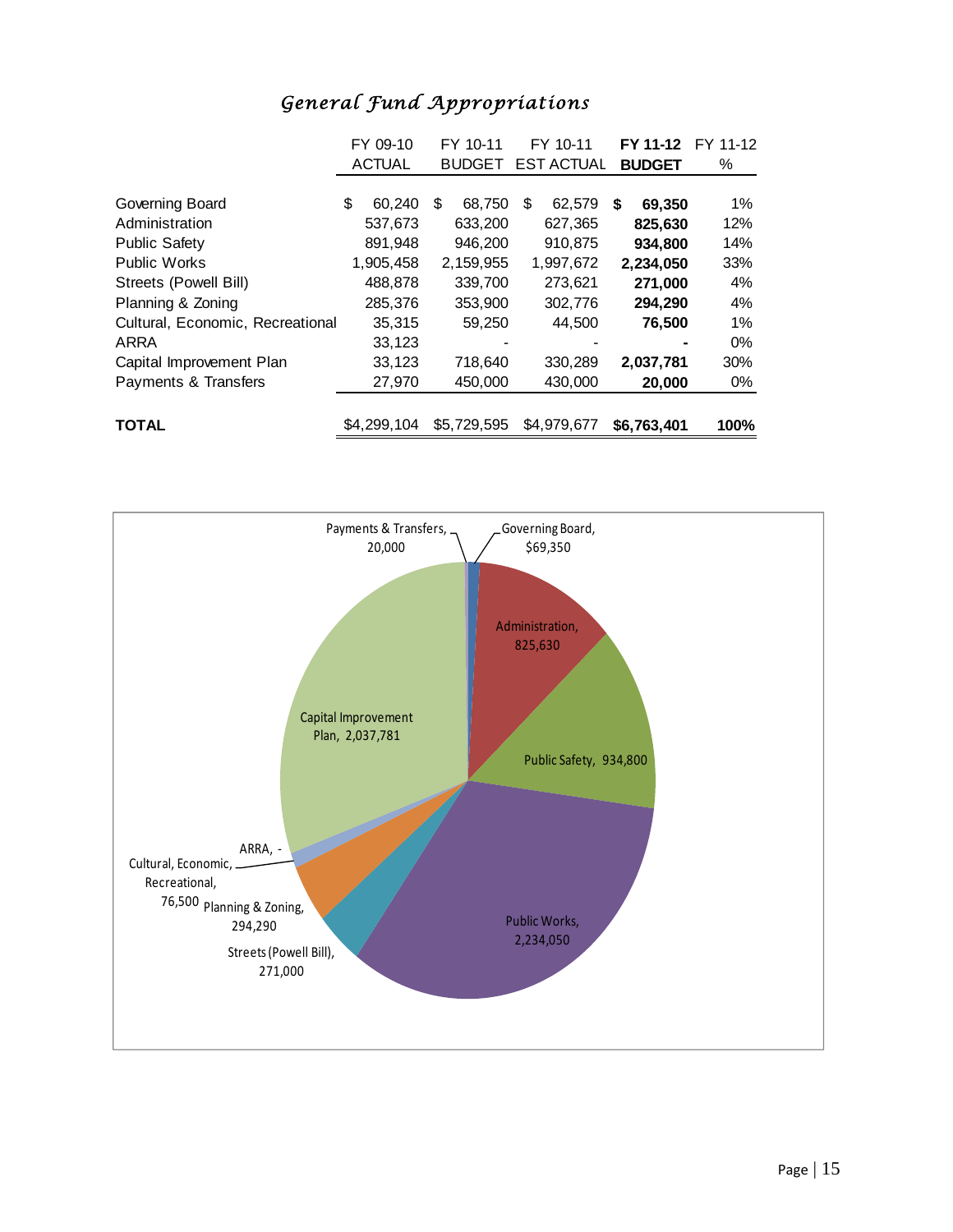|                       |    | FY 09-10<br><b>ACTUAL</b> |    | FY 10-11<br><b>BUDGET</b> |    | FY 10-11<br><b>EST ACTUAL</b> |    | <b>BUDGET</b> | <b>FY 11-12</b> FY 11-12<br>% |
|-----------------------|----|---------------------------|----|---------------------------|----|-------------------------------|----|---------------|-------------------------------|
|                       |    |                           |    |                           |    |                               |    |               |                               |
| Salaries              | \$ | 31,806                    | S. | 33,300                    | \$ | 32,400                        | \$ | 33.300        |                               |
| <b>FICA</b>           | \$ | 2,433                     | \$ | 2,550                     | \$ | 2.479                         | \$ | 2,550         |                               |
| Total personnel       | \$ | 34,239                    | \$ | 35,850                    | \$ | 34,879                        | \$ | 35,850        | 52%                           |
| <b>Auditing Fees</b>  | S. | 11,300                    |    | \$12.900                  | \$ | 12,900                        | S. | 13.500        |                               |
| Travel/Meeting/Events | S  | 14,701                    | S. | 20,000                    | \$ | 14,800                        | \$ | 20,000        |                               |
| Total operating       | \$ | 26,001                    | \$ | 32,900                    | \$ | 27,700                        | \$ | 33,500        | 48%                           |
| TOTAL                 | S  | 60.240                    | S  | 68.750                    | \$ | 62.579                        | S  | 69.350        | 100%                          |

## *Governing Board Appropriations*

## *Governing Board Appropriations*

The Governing Board provides legislative and policy leadership for the Village and directs the administration of all Village departments and boards.

#### **Salaries & Fringes:**

|              | Monthly <sub>1</sub> | <b>Meetings</b>          |
|--------------|----------------------|--------------------------|
| <b>Mavor</b> | \$550                | \$50 23 Regular Meetings |
| Council (5)  | \$300                | \$50 23 Regular Meetings |
| Six special  |                      | \$50                     |

1. Considered employees for IRS purposes only

#### **Auditing Fees:**

 $\rightarrow$  The required annual audit including single audit

#### **Travel & Meetings:**

- $\rightarrow$  Retreat
- $\rightarrow$  NCLM Conference (All council members)
- $\rightarrow$  National League of Cities Conference (4 conferences for 1 council member)
- $\rightarrow$  National League of Cities Conference (1 conference for 1 council member)
- $\rightarrow$  December 25<sup>th</sup> Year Celebration
- $\rightarrow$  Town Hall Day
- $\rightarrow$  Meals at special meetings
- $\rightarrow$  Education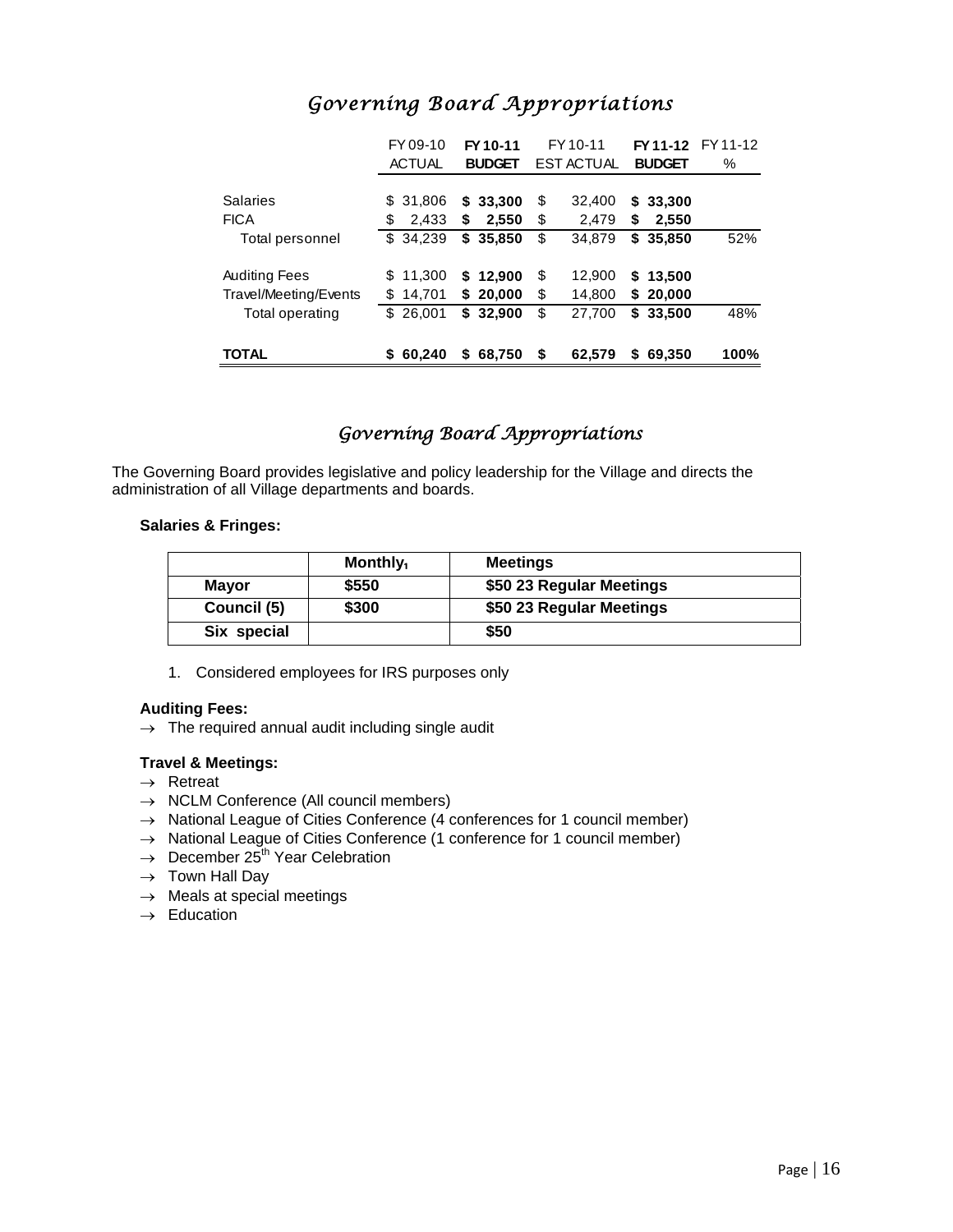This page intentionally left blank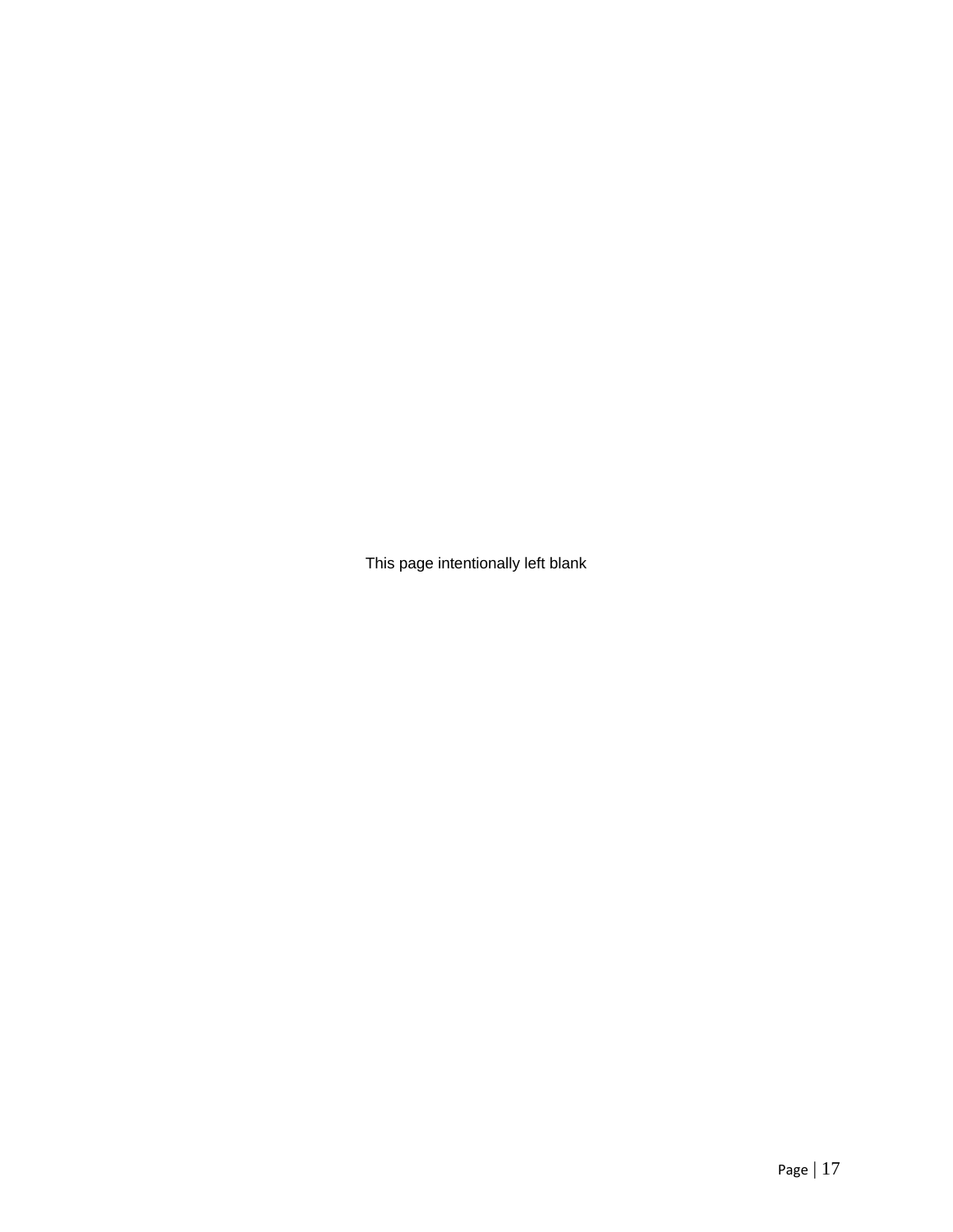## *Administration Appropriations*

|                                            | FY 09-10      | FY 10-11                       | FY 10-11 |                          | FY 11-12 Y 11-1. |               |      |
|--------------------------------------------|---------------|--------------------------------|----------|--------------------------|------------------|---------------|------|
|                                            | <b>ACTUAL</b> |                                |          | <b>BUDGET EST ACTUAL</b> |                  | <b>BUDGET</b> | %    |
|                                            |               |                                |          |                          |                  |               |      |
| <b>Salaries</b>                            | \$273,394     | \$263,000                      |          | \$262,000                | \$               | 274,600       |      |
| <b>FICA</b>                                | \$<br>20,994  | \$<br>20,200                   | \$       | 19,941                   | \$               | 21,010        |      |
| Retirement                                 | \$<br>22,487  | \$<br>28,000                   | \$       | 28,311                   | \$               | 31,200        |      |
| Group Insurance                            | \$<br>35,571  | \$41,100                       |          | \$41,030                 | \$               | 43,600        |      |
| Total personnel                            | \$352,446     | \$352,300                      |          | \$351,282                | \$               | 370,410       | 45%  |
|                                            |               |                                |          |                          |                  |               |      |
| Unemployment                               | \$            | \$                             | \$       | 9,312                    | \$               |               |      |
| Supplies                                   | \$<br>7,872   | \$<br>8,000                    | \$       | 6,708                    | \$               | 7,800         |      |
| Travel/Meetings/Education                  | \$<br>10,970  | \$<br>13,000                   | \$       | 12,000                   | \$               | 13,000        |      |
| Mileage Reimbursement                      | \$<br>3,007   | \$<br>3,500                    | \$       | 3,155                    | \$               | 3,900         |      |
| Telephone                                  | \$<br>9,029   | \$<br>9,200                    | \$       | 9,203                    | \$               | 9,300         |      |
| Postage                                    | \$<br>2,912   | \$<br>4,000                    | \$       | 3,930                    | \$               | 4,000         |      |
| Utilities-Village Hall                     | \$<br>8,520   | \$<br>8,600                    | \$       | 8,759                    | \$               | 8,800         |      |
| Water & Sewer                              | \$<br>215     | \$<br>650                      | \$       | 350                      | \$               | 400           |      |
| Printing                                   | \$<br>1,164   | \$<br>1,400                    | \$       | 1,400                    | \$               | 1,400         |      |
| Citizen communication                      | \$<br>13,562  | \$<br>7,000                    | \$       | 3,219                    | \$               | 6,000         |      |
| Bldg. Maintenance/Landscaping              | \$<br>4,862   | \$<br>9,000                    | \$       | 5,029                    | \$               | 7,500         |      |
| Advertising                                | \$<br>3,429   | \$<br>3,100                    | \$       | 4,328                    | \$               | 6,000         |      |
| <b>Contract Services</b>                   | \$<br>65,689  | \$145,300                      | \$       | 77,300                   | \$               | 35,500        |      |
| <b>Contract Services-Tax Collection</b>    | \$            | \$                             | \$       | 23,000                   | \$               | 24,000        |      |
| <b>Contract Services-Board of Election</b> | \$            | \$                             | \$       | 20,000                   | \$               | 32,000        |      |
| <b>Contract Service-Attorney</b>           | \$            | \$<br>$\overline{\phantom{0}}$ | \$       | 25,000                   | \$               | 30,000        |      |
| <b>Contract Service-Bond</b>               | \$            | \$<br>$\overline{\phantom{m}}$ | \$       |                          |                  | \$200,000     |      |
| Rent                                       | \$<br>120     | \$<br>150                      | \$       | 120                      | \$               | 120           |      |
| <b>M&amp;R Equipment</b>                   | \$<br>3,615   | \$<br>5,500                    | \$       | 4,500                    | \$               | 5,500         |      |
| Insurance & Bonds                          | \$<br>25,090  | \$<br>28,000                   | \$       | 24,819                   | \$               | 27,000        |      |
| Dues & Subscriptions                       | \$<br>2,159   | \$<br>26,500                   | \$       | 24,500                   | \$               | 27,000        |      |
| Non-Capital Equipment                      | \$<br>23,010  | \$<br>8,000                    | \$       | 9,451                    | \$               | 6,000         |      |
| Total operating                            | \$185,225     | \$280,900                      |          | \$276,083                |                  | \$455,220     | 55%  |
|                                            |               |                                |          |                          |                  |               |      |
| <b>TOTAL</b>                               | \$537,671     | \$633,200                      |          | \$627,365                |                  | \$825,630     | 100% |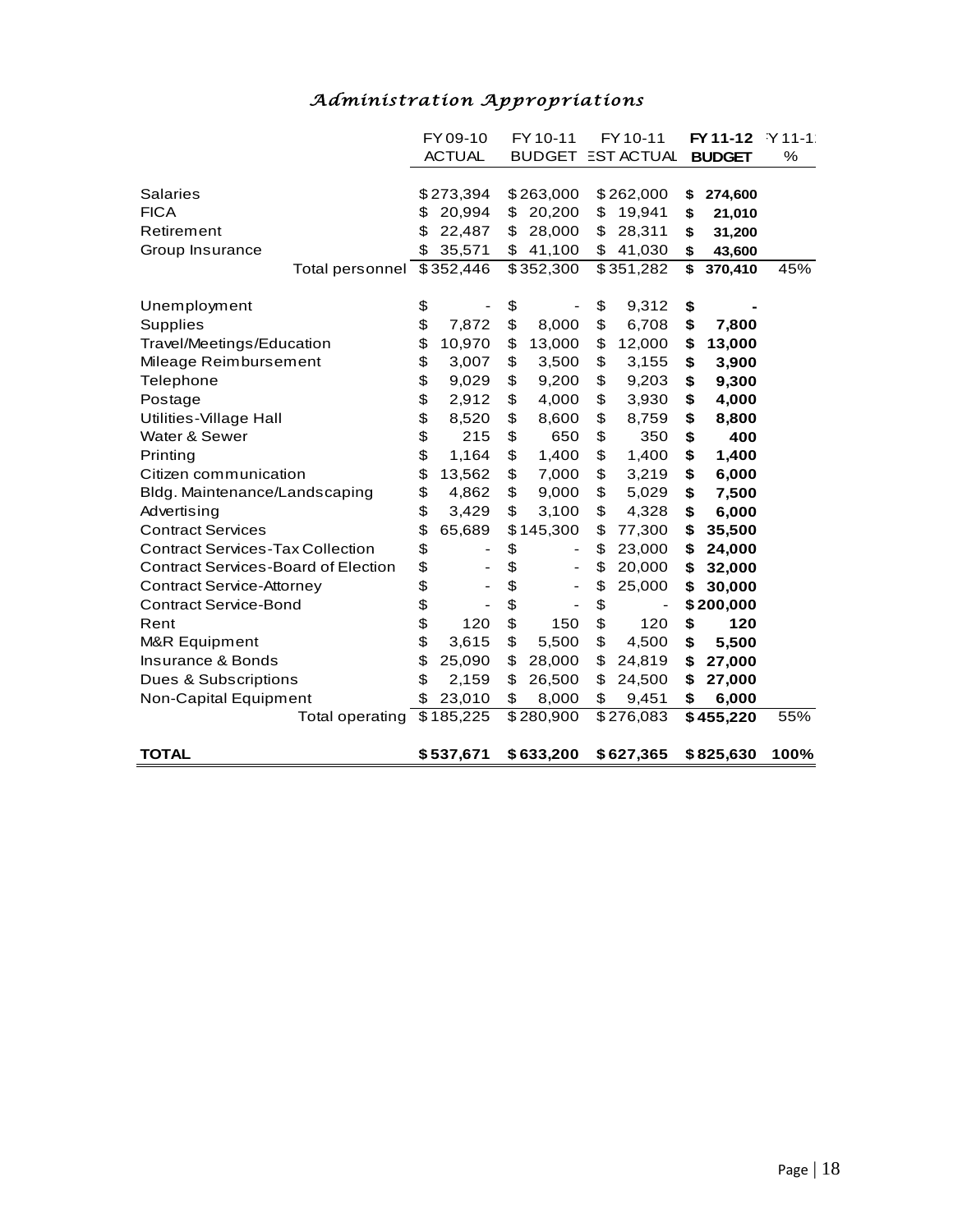## *Administration Appropriations*

The administrative staff maintains the Village's records, ensures compliance with North Carolina State Statues and local ordinances, prepares financial information, acts as intermediary between the governing board and citizens, and monitors all other departments.

| Salaries:                                | <b>Fringes:</b>                        |
|------------------------------------------|----------------------------------------|
| Village Manager (95%) Stormwater (5%)    | <b>FICA</b>                            |
| <b>Village Clerk</b>                     | Retirement (7.49% from 6.98%)          |
| Village Finance Officer                  | Employees Contribute 6%                |
| <b>Administrative Support Specialist</b> | 401(k) (5% employee match)             |
|                                          | Health Insurance                       |
|                                          | Dental & Vision                        |
|                                          | Life Insurance & Short Term Disability |
|                                          |                                        |

#### **Contract Services:**

- ❖ Cleaning & pest control
- Security
- Professional services (IT, software, and banking services
- ◆ NCLM Environment Coalition

#### **Contract Service Tax Collection 1% of tax collection**

**Contract Service Board of Election: %** of annual board of Elections cost based on registered voters and Local election

#### **Contract Service-Bond**

- ❖ Bond Counsel
- ❖ Bond Rating
- Financial Consultant
- ❖ Right of way Negotiation

#### **M&R Equipment:**

- Maintenance Agreements
	- o Copier (includes toner)
	- o Generator
	- o Phone
- $\div$  Repairs that would not be covered under a maintenance agreement

#### **Insurance:**

- Workers' Comp
- Property, Liability & Bonds

#### **Building & Landscaping:**

General maintenance and landscaping

#### **Non-Capital Outlay: (under \$5000)**

- Computer Finance Officer (replacement)
- Monitor for Manager

Capital Outlay is listed under capital improvement plan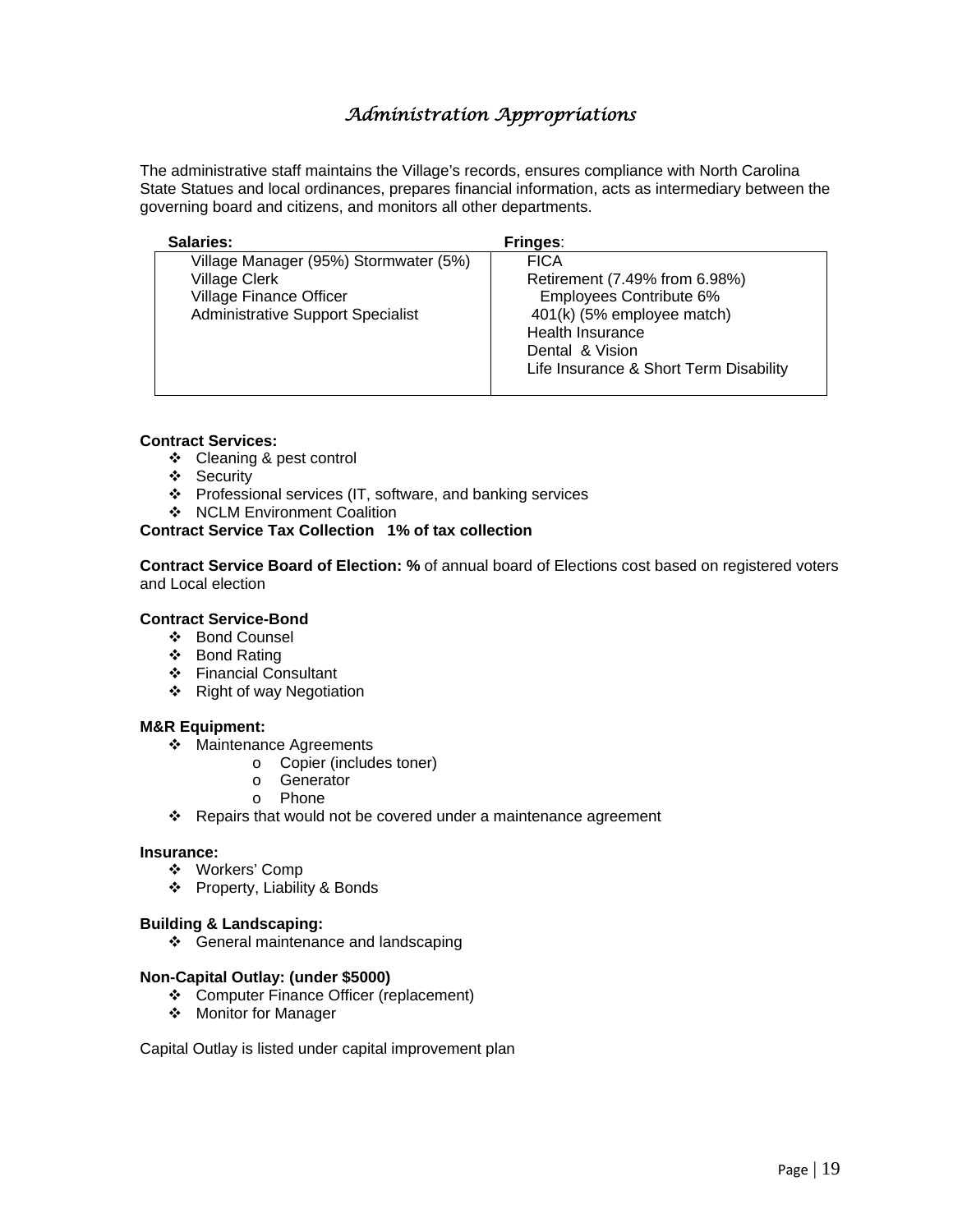|                                  | FY 09-10      | FY 10-11      | FY 10-11 |                   |    | FY 11-12      | FY 11-12 |
|----------------------------------|---------------|---------------|----------|-------------------|----|---------------|----------|
|                                  | <b>ACTUAL</b> | <b>BUDGET</b> |          | <b>EST ACTUAL</b> |    | <b>BUDGET</b> | %        |
|                                  |               |               |          |                   |    |               |          |
| <b>Supplies</b>                  | \$<br>1,118   | \$<br>1,500   | \$       | 1,143             | S  | 1,300         |          |
| Gas/Fuel                         | \$<br>17      | \$<br>150     | \$       | 50                | S  | 100           |          |
| <b>Small Equipment</b>           | \$<br>100     | \$<br>2,000   | \$       | ٠                 | \$ | 2,000         |          |
| Telephone                        | \$<br>9,370   | \$<br>8,900   | \$       | 7,960             | S  | 8,500         |          |
| <b>Utilities</b>                 | \$<br>1,569   | \$<br>1,350   | \$       | 1,436             | \$ | 1,500         |          |
| Repairs & Maintenance            | \$<br>833     | \$<br>1,200   | \$       | 879               | \$ | 1,200         |          |
| <b>Cleaning Service</b>          | \$<br>2,400   | \$<br>2,400   | \$       | 2,400             | \$ | 2,400         |          |
| Rent/lease                       | \$<br>15,310  | \$<br>14,400  | \$       | 14,400            | S. | 14,400        |          |
| <b>Contract Services</b>         | \$<br>751,262 | \$<br>765,000 | \$       | 751,322           |    | \$739,000     |          |
| <b>Contract Services - Grant</b> | \$<br>105,842 | \$<br>145,000 | \$       | 127,000           |    | \$160,000     |          |
| Insurance                        | \$<br>4,127   | \$<br>4,300   | \$       | 4,285             | S  | 4,400         |          |
|                                  |               |               |          |                   |    |               |          |
| <b>TOTAL</b>                     | \$<br>891,948 | \$<br>946,200 | \$       | 910,875           |    | \$934,800     | 100%     |

## *Public Safety Appropriations*

## *Public Safety Appropriations*

To enforce the law in an impartial manner, recognizing the statutory and judicial limitation of law enforcement authority, and the constitutional rights of all people. The Village contracts with the Forsyth County Sheriff's Department for 7 deputies, 2 traffic officers-grant, and 2 detectives stationed in Clemmons.

#### **Supplies:**

❖ Office supplies, water, etc.

#### **Small Equipment:**

#### **Telephone**:

- Mobile phone service for eleven people
- 2 Phone lines
- ❖ Fax line
- ❖ Internet connection and static IP address

#### **Rent or lease:**

Rent for Neudorf space for Officers

#### **Contract Services:**

Forsyth County Contract with service levels the same as FY 09-10, which are 7 deputies and 2 detectives.

#### **Contract Services-Grant:**

- Shared cost for 2 traffic officers currently at 100% reimbursement.
- Cost share for three patrol deputies if grant approved.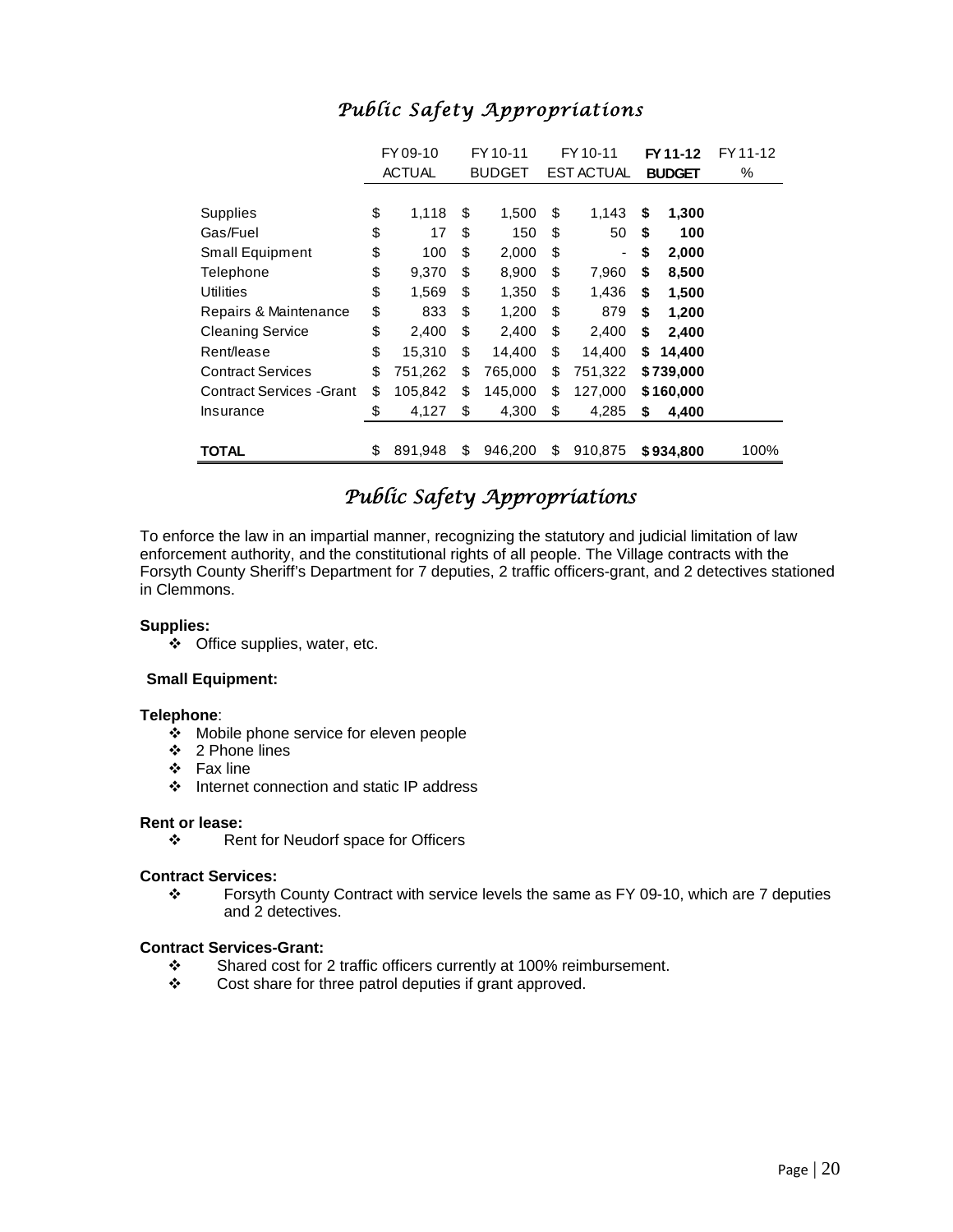This page intentionally left blank.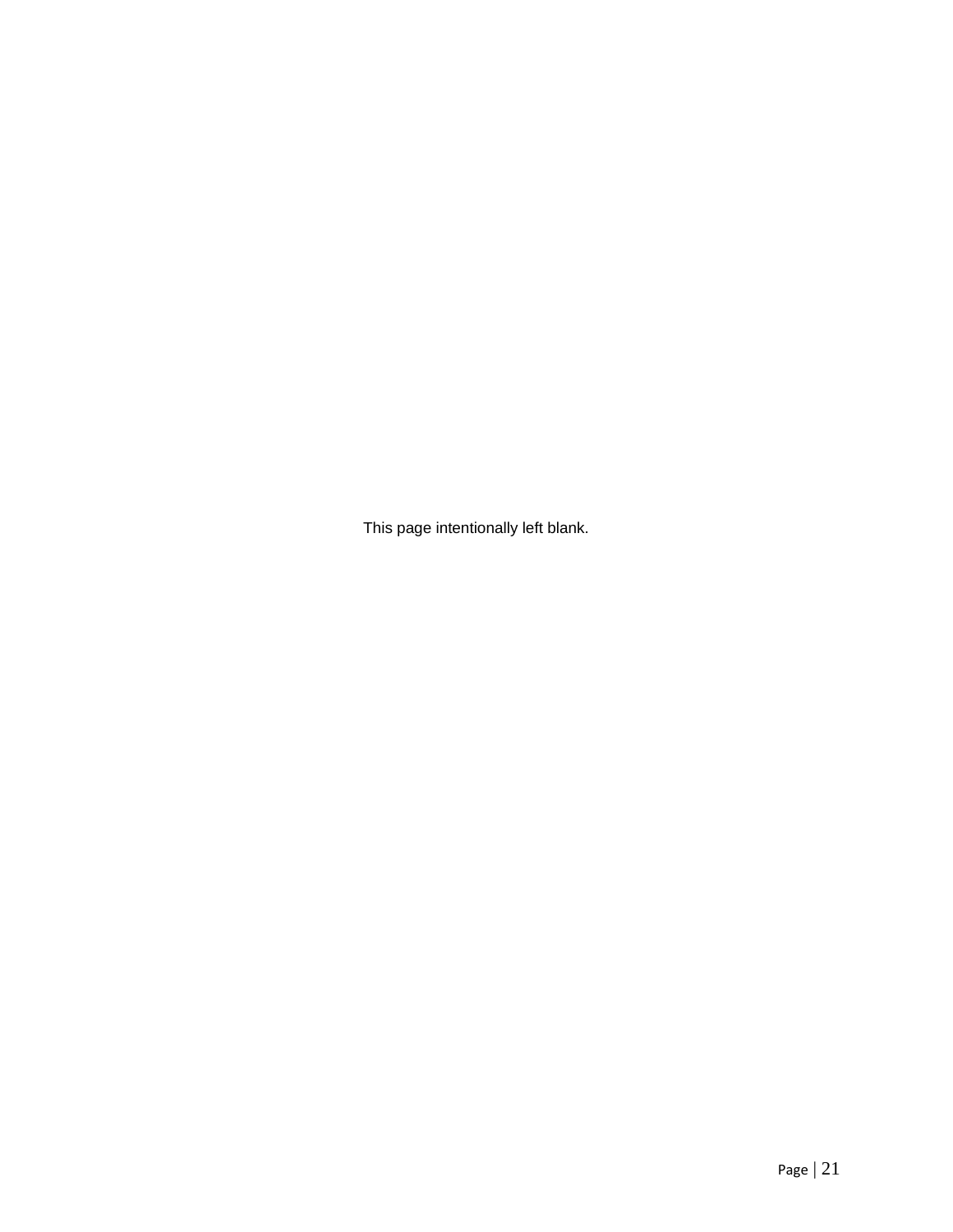## *Public Works Appropriations*

|                                     | FY 09-10 |               | FY 10-11 | FY 10-11      |    |             | FY 11-12 | FY 11-12      |      |
|-------------------------------------|----------|---------------|----------|---------------|----|-------------|----------|---------------|------|
|                                     |          | <b>ACTUAL</b> |          | <b>BUDGET</b> |    | EST. ACTUAL |          | <b>BUDGET</b> | %    |
|                                     |          |               |          |               |    |             |          |               |      |
| <b>Salaries</b>                     | \$       | 302,494       | \$       | 325,500       | \$ | 310,050     | \$       | 325,200       |      |
| <b>FICA</b>                         | \$       | 22,495        | \$       | 24,905        | \$ | 23,719      | \$       | 25,000        |      |
| Retirement                          | \$       | 24,059        | \$       | 28,900        | \$ | 30,561      | \$       | 34,000        |      |
| Group Insurance                     | \$       | 62,840        | \$       | 81,900        | \$ | 88,832      | \$       | 97,750        |      |
| Total personnel                     | \$       | 411,888       | \$       | 461,205       | \$ | 453,162     | \$       | 481,950       | 22%  |
|                                     |          |               |          |               |    |             |          |               |      |
| Unemployment                        | \$       |               | \$       |               | \$ |             | \$       | 5,000         |      |
| Supplies                            | \$       | 13,269        | \$       | 14,500        | \$ | 11,416      | \$       | 12,500        |      |
| <b>Street Signs/Posts</b>           | \$       | 8,920         | \$       | 10,000        | \$ | 10,000      | \$       | 10,000        |      |
| Safety. Clothing, & Uniforms        | \$       | 14,488        | \$       | 15,100        | \$ | 13,538      | \$       | 15,100        |      |
| Gas & Fuel                          | \$       | 27,654        | \$       | 31,600        | \$ | 34,000      | \$       | 49,000        |      |
| Tools & Small Equipment             | \$       | 7,789         | \$       | 7,000         | \$ | 5,000       | \$       | 5,000         |      |
| Travel/Meetings/Education           | \$       | 3,746         | \$       | 8,000         | \$ | 4,800       | \$       | 6,000         |      |
| Mileage Reimbursement               | \$       | 6,272         | \$       | 7,400         | \$ | 5,552       | \$       | 6,300         |      |
| Telephone/Communications            | \$       | 10,452        | \$       | 12,500        | \$ | 12,453      | \$       | 12,500        |      |
| Utilities/Street Lights             | \$       | 70,115        | \$       | 72,000        | \$ | 71,925      | \$       | 72,500        |      |
| Utilities/Village Yard              | \$       | 16,885        | \$       | 19,000        | \$ | 18,242      | \$       | 21,000        |      |
| Harper Interchange                  | \$       | 59,935        | \$       |               | \$ |             | \$       |               |      |
| Landscaping R-W & I-40 Ramp         | \$       | 1,617         | \$       | 90,000        | \$ | 7,000       | \$       | 80,000        |      |
| Bldg & Yard Maintenance             | \$       | 25,573        | \$       | 29,000        | \$ | 17,309      | \$       | 23,000        |      |
| Repairs & Maintenance               | \$       | 39,584        | \$       | 37,000        | \$ | 36,766      | \$       | 37,000        |      |
| Utilities Cut & Street Repairs      | \$       | 4,225         | \$       | 4,000         | \$ | 4,000       | \$       |               |      |
| <b>Contract Service/Solid Waste</b> |          | \$1,153,295   |          | \$1,300,000   |    | \$1,250,000 |          | \$1,354,000   |      |
| <b>Landfill Fees</b>                | \$       | 1,597         | \$       | 1,500         | \$ | 1,700       | \$       | 1,700         |      |
| Rental                              | \$       |               | \$       | 750           | \$ | 500         | \$       | 750           |      |
| Insurance                           | \$       | 23,873        | \$       | 32,000        | \$ | 32,863      | \$       | 34,000        |      |
| Dues & Subscriptions                | \$       | 1,393         | \$       | 1,000         | \$ | 1,046       | \$       | 1,250         |      |
| Park Annual Maintenance             | \$       | 2,887         | \$       | 6,400         | \$ | 6,400       | \$       | 5,500         |      |
| Total operating                     |          | \$1,493,569   |          | \$1,698,750   |    | \$1,544,510 |          | \$1,752,100   | 78%  |
|                                     |          |               |          |               |    |             |          |               |      |
| <b>TOTAL</b>                        |          | \$1,905,457   |          | \$2,159,955   |    | \$1,997,672 |          | \$2,234,050   | 100% |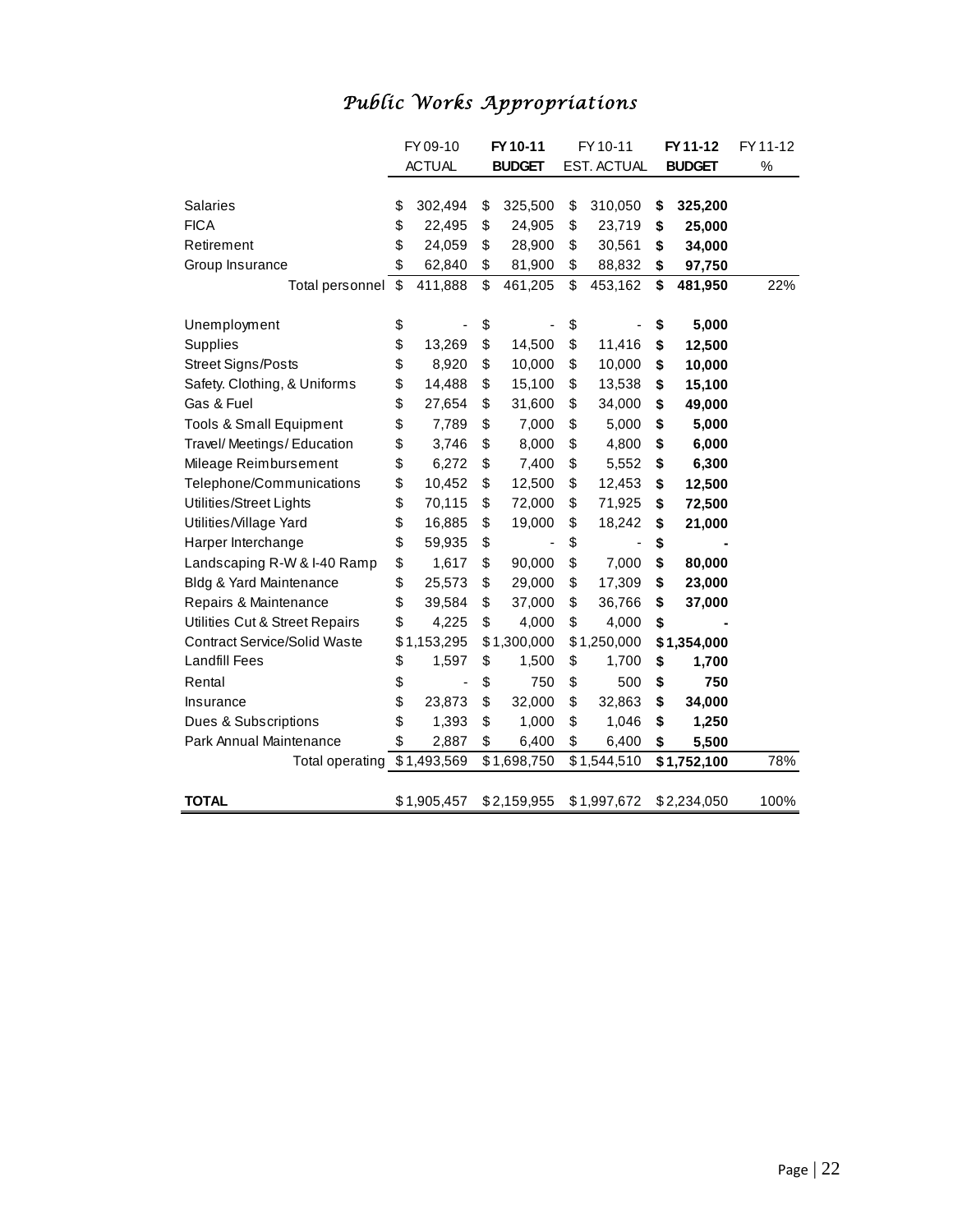## *Public Works Appropriations*

The Public Works Department is responsible for maintenance of public buildings and grounds, solid waste, recycling, maintenance of equipment, compliance with Federal and State mandates, street lights, leaf/limb collection, right of way maintenance, and landscaping.

Salary Percentages are based on actual time cards for 2010-2011 year up to March 2011

| <b>Salaries</b>                                                                                                                                                                                     | <b>Fringes:</b>                                                                                     |
|-----------------------------------------------------------------------------------------------------------------------------------------------------------------------------------------------------|-----------------------------------------------------------------------------------------------------|
| Assistant Manager for Public Works 10%                                                                                                                                                              | <b>FICA</b>                                                                                         |
| Stormwater                                                                                                                                                                                          | Health Insurance                                                                                    |
| <b>Administrative Support Specialist</b>                                                                                                                                                            | Dental & Vision                                                                                     |
| <b>Equipment Service Mechanic</b>                                                                                                                                                                   | Life Insurance & Short Term Disability                                                              |
| Crew Supervisor (2) 16% Stormwater<br>Equipment Operator (5) 29% Stormwater<br>Landscaping Supervisor (1)<br>Landscaping Technician (1)<br>Part-time (2) (> 1000 hours)<br>Temp Total of 1400 hours | Retirement (7.48% an increase from 6.96%)<br>Employees contribute 6%<br>401 (k) (5% employee Match) |

#### **Leaf, Limb and Grass Service:**

The leaf, limb and grass service will be provided Village-wide, ½ of the cost is included in the general fund Public Works Department and ½ of the cost is included in the Stormwater Utility. The cost for this service is appropriated in the following areas: salaries, gas and fuel, repairs and maintenance and landfill cost.

#### **Street Signs/Posts:**

Street signs replacement and new street signs Speed limit sign (as requested and approved by Council)

#### **Contract Service-Solid Waste & Recycling:**

Rate is adjusted annually for April CPI which is 3.6% Est. Households 5970 Curbside Recycling \$2.33 per household (6120 households includes some apartments that have bins) \$171,200) Curbside Solid Waste \$11.76 per household (5970 households) (\$842,400) 96 gal recycling at condos, apartments etc. \$9.22 per month per cart 25 Carts (\$2,770) Cardboard Recycling Drop off and extra Trash at Village Yard (\$8,000) Bulk containers and compactors (apartments) (\$214,750) Bulk pickup (annual) (\$15,000) Fuel Adjustment (\$100,000)

#### **Landscaping R-W:**

- $\rightarrow$  Medians Lewisville-Clemmons Road North (Grant for Plants)
- $\rightarrow$  Routine maintenance spraying, fertilizer, replacement plants and trees

#### **Capital- Capital items are listed under capital improvement plan.**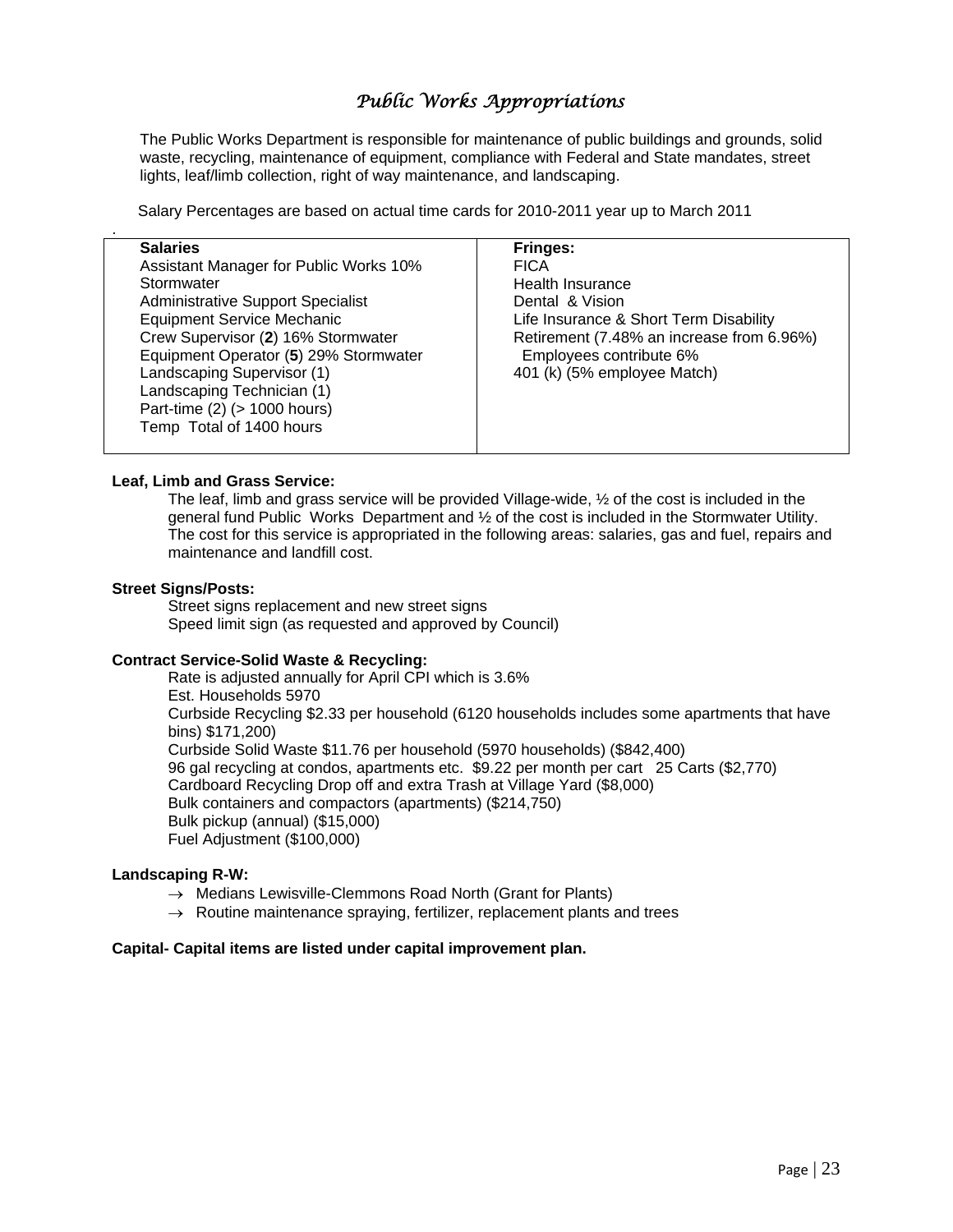|                        |     | FY 09-10      | FY 10-11      |    | FY 10-11          | FY 11-12      | FY 11-12 |
|------------------------|-----|---------------|---------------|----|-------------------|---------------|----------|
|                        |     | <b>ACTUAL</b> | <b>BUDGET</b> |    | <b>EST ACTUAL</b> | <b>BUDGET</b> | %        |
|                        |     |               |               |    |                   |               |          |
| <b>Salaries</b>        | \$  | 95,478        | \$<br>102,800 | \$ | 92,414            | \$<br>103,200 |          |
| <b>FICA</b>            |     | 6,890         | 7,865         |    | 7,070             | 7,900         |          |
| Retirement             |     | 8,996         | 10,350        |    | 10,191            | 11,000        |          |
| Group Insurance        |     | 20,677        | 25,900        |    | 25,400            | 27,000        |          |
| Total personnel        | \$  | 132,041       | \$<br>146,915 | \$ | 135,075           | \$<br>149,100 | 55%      |
|                        |     |               |               |    |                   |               |          |
| <b>Traffic Control</b> | \$  | 7,476         | \$<br>10,000  | \$ | 10,000            | \$<br>8,000   |          |
| Drainage/culvert work  |     | 69,796        | 10,000        |    | 10,000            | 10,000        |          |
| Other Expenditures     |     | 1,917         | 5,000         |    | 1,900             | 3,500         |          |
| Survey/Engineer        |     | 49,275        | 53,100        |    | 25,000            | 10,000        |          |
| Gas/Fuel               |     | 1,614         | 1,950         |    | 1,200             | 1,600         |          |
| Snow Removal           |     | 8,667         | 11,000        |    | 12,041            | 12,000        |          |
| Sidewalk Maintenance   |     | 16,135        | 5,000         |    | 5,000             | 15,000        |          |
| Resurfacing/Paving     |     | 154,622       | 79,000        |    | 55,670            | 46,800        |          |
| Patching               |     | 11,538        | 17,735        |    | 17,735            | 15,000        |          |
| Total operating        | -\$ | 321,040       | \$<br>192,785 | \$ | 138,546           | \$<br>121,900 | 45%      |
|                        |     |               |               |    |                   |               |          |
| TOTAL                  | \$  | 453,081       | \$<br>339,700 | \$ | 273,621           | \$<br>271,000 | 100%     |

#### *STREET APPROPRIATIONS (POWELL BILL)*

#### *Street Appropriations (Powell Bill)*

State street aid that is allocated to qualified municipalities for the purposes of maintaining, repairing, construction, reconstruction or widening of local streets that are the responsibility of the municipality.

#### **Salaries & Fringes:**

See table under Public Works appropriations for related personnel

#### **Survey/Engineer:**

Survey or engineering work for any Village maintained street

#### **Sidewalk Maintenance to repair and maintain 14.29 miles of sidewalks.**

#### **Capital items are listed under capital improvement plan**

 **Please note that resurfacing and paving can be an operating maintenance item or a capital item.** 

**This determination is made depending on the type of resurfacing the street requires if it just requires an overlay then it is maintenance if the street requires removing part of the old pavement to the base of the road and then paving the resurfacing would be capital.** 

 **Springfield Farms Road requires milling therefore is a capital item and listed with the capital improvement program.**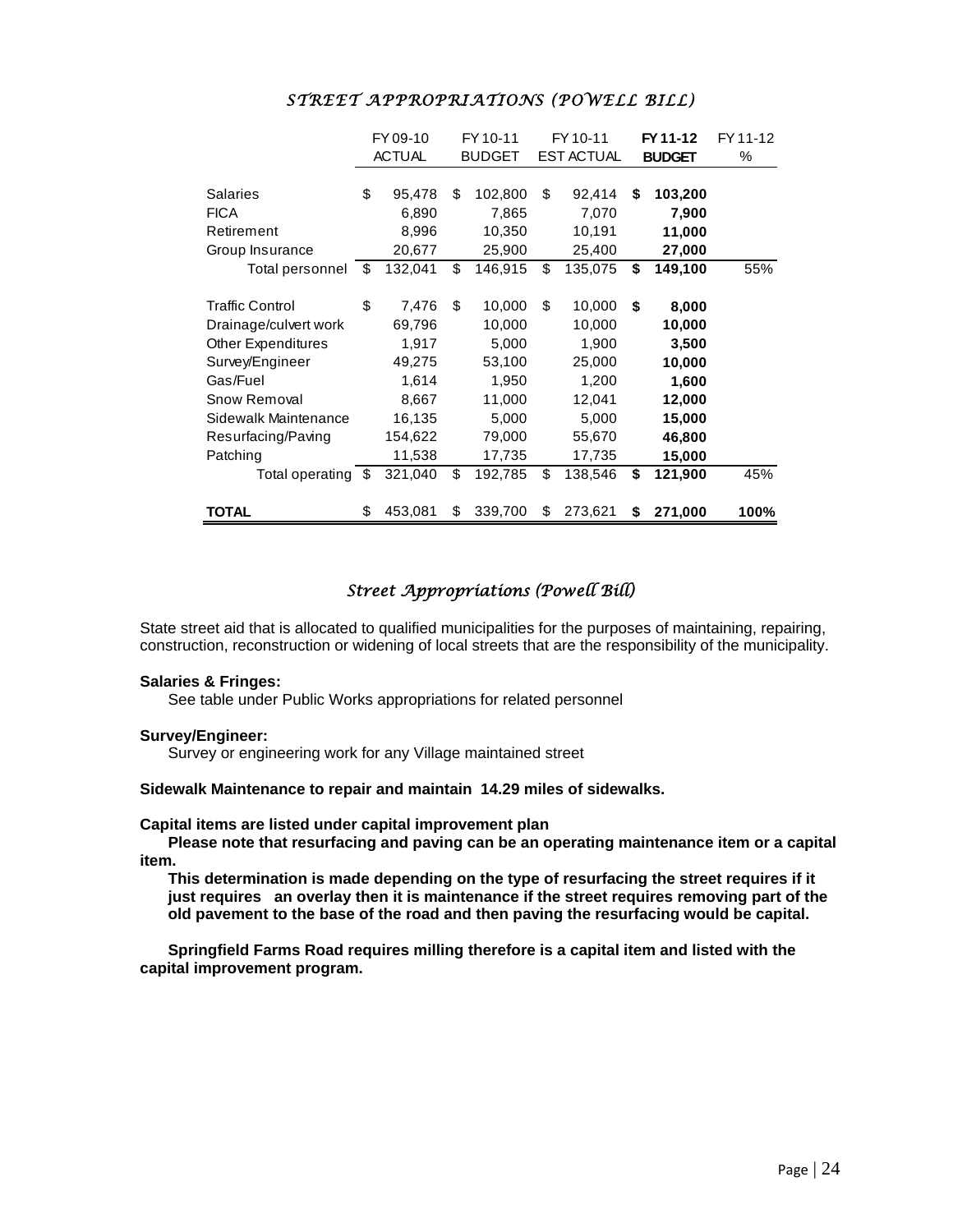## *Planning & Zoning Appropriations*

|                                        | FY 09-10      | FY 10-11 |               | FY 10-11 |                   | FY 11-12 |               | FY 11-12 |
|----------------------------------------|---------------|----------|---------------|----------|-------------------|----------|---------------|----------|
|                                        | <b>ACTUAL</b> |          | <b>BUDGET</b> |          | <b>EST ACTUAL</b> |          | <b>BUDGET</b> | $\%$     |
| <b>Salaries</b>                        | \$<br>62,791  | \$       | 90,800        | \$       | 63,400            | \$       | 104,000       |          |
| <b>FICA</b>                            | 5,107         |          | 6,950         |          | 4,850             |          | 7,960         |          |
| Retirement                             | 5,605         |          | 10,500        |          | 7,183             |          | 12,990        |          |
| Insurance                              | 8,338         |          | 19,200        |          | 9,616             |          | 20,310        |          |
| Total personnel \$                     | 81,841        | \$       | 127,450       | \$       | 85,049            | \$       | 145,260       | 49%      |
| <b>Supplies</b>                        | \$<br>2,231   | \$       | 1,200         | \$       | 500               | \$       | 1,200         |          |
| Travel/training                        | 1,258         |          | 2,500         |          | 2,104             |          | 2,500         |          |
| Mileage Reimbursement                  | 613           |          | 1,200         |          | 1,207             |          | 1,800         |          |
| Telephone                              | 657           |          | 800           |          | 897               |          | 1,280         |          |
| Printing                               | 6,639         |          | 17,000        |          | 6,700             |          | 10,000        |          |
| Advertising                            | 6,378         |          | 5,500         |          | 2,089             |          | 3,000         |          |
| <b>TAC Match</b>                       |               |          | 5,000         |          | 5,000             |          | 5,000         |          |
| <b>Contract Service-Attorney</b>       |               |          | 5,250         |          | 2,000             |          | 3,500         |          |
| <b>Contract Service-General</b>        | 165,318       |          | 22,000        |          | 10,000            |          | 30,000        |          |
| <b>Contract Service-Transportation</b> |               |          | 95,000        |          | 120,000           |          | 15,000        |          |
| Contract Service- Comp Plan            |               |          | 30,000        |          | 30,000            |          | 45,000        |          |
| <b>Contract Service- Site Plan</b>     |               |          | 5,000         |          | 2,500             |          | 4,000         |          |
| <b>Contract Service-PB Staff</b>       | 1,423         |          |               |          |                   |          |               |          |
| <b>Contract Service-Enforcement</b>    | 16,213        |          | 30,000        |          | 30,000            |          | 20,000        |          |
| Non capital equipment                  | 575           |          | 4,000         |          | 2,500             |          | 4,500         |          |
| Dues and subscription                  | 230           |          |               |          | 230               |          | 250           |          |
| Matching Funds/Homes Program           | 2,000         |          | 2,000         |          | 2,000             |          | 2,000         |          |
| Total operating \$                     | 203,535       | \$       | 226,450       | \$       | 217,727           | \$       | 149,030       | 51%      |
| <b>TOTAL</b>                           | \$<br>285,376 | \$       | 353,900       | \$       | 302,776           | \$       | 294,290       | 100%     |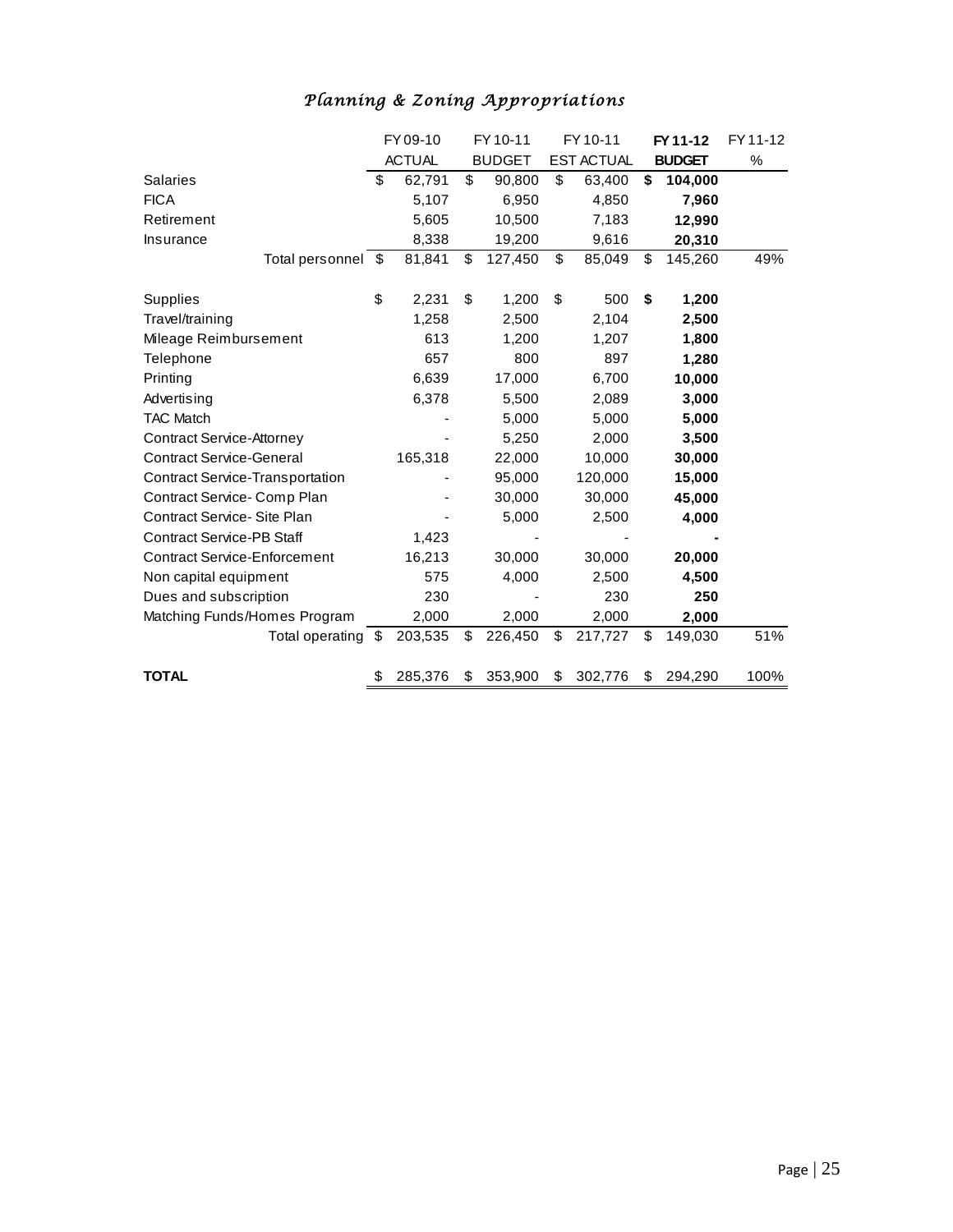#### *Planning & Zoning Appropriations*

#### **Salaries:**

Planner Director **Planner 1 (new Position)** 

#### **Supplies:**

Office supplies, etc**.** 

#### **Printing:**

Updates for UDO, anticipate additional changes to UDO due to comprehensive plan process.

#### **Travel and Training:**

Conferences for Planner Training for Planning Board

#### **Contract Service-Attorney:**

Attorney attending Planning Board meetings and related consultations

#### **Contract Service-General:**

Contracts as requested by Planner.

#### **Contract Service-Transportation**

Preliminary engineering on transportation projects 100% Design on Lewisville-Clemmons Road

#### **Contract Service-Comprehensive Plan (See Comprehensive Plan Section for more detail)**

Updates UDO  **Formal Sustainability Policy and Housing Codes Community Gardens Energy Audit as part of Green Sustainability** 

#### **Contract Service-Enforcement:**

Contract with the City of Winston-Salem for inspections and permitting, increased due to sign ordinance enforcement administering the 10 year amortization of signs.

#### **Noncapital Equipment:**

Desk, computer, and printer for Planner 1

**Matching Funds/Home Program:** Clemmons portion of a Forsyth County Program to help lower income citizens with home repairs, etc.

Capital items are listed under the capital improvement plan.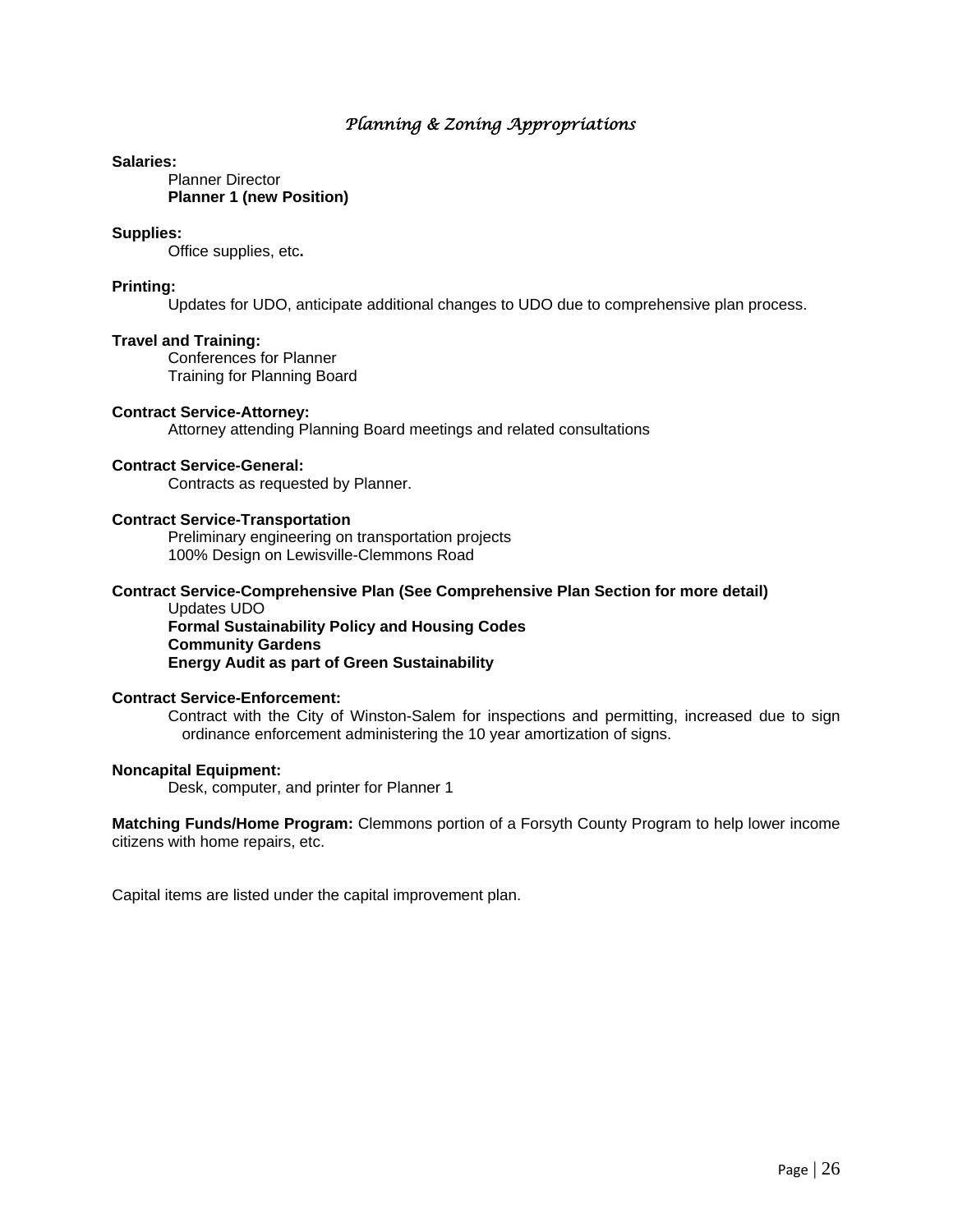|                             | FY 09-10      |    | FY 10-11      |    | FY 10-11          |    | FY 11-12      | FY 11-12 |
|-----------------------------|---------------|----|---------------|----|-------------------|----|---------------|----------|
|                             | <b>ACTUAL</b> |    | <b>BUDGET</b> |    | <b>EST ACTUAL</b> |    | <b>BUDGET</b> | %        |
| Muddy River Art Association | \$<br>2,500   | S  | 2,500         | \$ | 2,500             | \$ | 2,500         | 3%       |
| Arts Council                | 2,000         |    | 2,000         |    | 2,000             |    | 2,000         | 3%       |
| <b>Clemmons Library</b>     | 7,000         |    | 7,000         |    | 7,000             |    | 7,000         | 9%       |
| <b>YMCA</b>                 | 3,000         |    | 3,000         |    | 3,000             |    | 4,000         | 5%       |
| Southwest Little League     | 3,750         |    | 3,750         |    |                   |    | 20,000        | 26%      |
| Tourism                     | 16,465        |    | 41,000        |    | 30,000            |    | 41,000        | 54%      |
| Economic Development        | 600           |    |               |    |                   |    |               | 0%       |
|                             |               |    |               |    |                   |    |               |          |
| <b>TOTAL</b>                | \$<br>35.315  | \$ | 59.250        | \$ | 44.500            | S  | 76.500        | 100%     |

#### *Cultural, Economic & Recreational Expenditures*

#### **Request**:

- $\rightarrow$  Muddy River Art Association
- $\rightarrow$  Winston-Salem Arts Council
- $\rightarrow$  Clemmons Library
- $\rightarrow$  YMCA (Partnership with Youth)
- $\rightarrow$  Southwest Little League

#### **Tourism**:

- $\rightarrow$  Christmas Decorations and Utilities for Christmas Decorations
- $\rightarrow$  Banners
- $\rightarrow$  Maps
- $\rightarrow$  Flag Replacement
- $\rightarrow$  Events sponsored in past.
	- o Tennis
	- o Soccer
	- o Community Theatre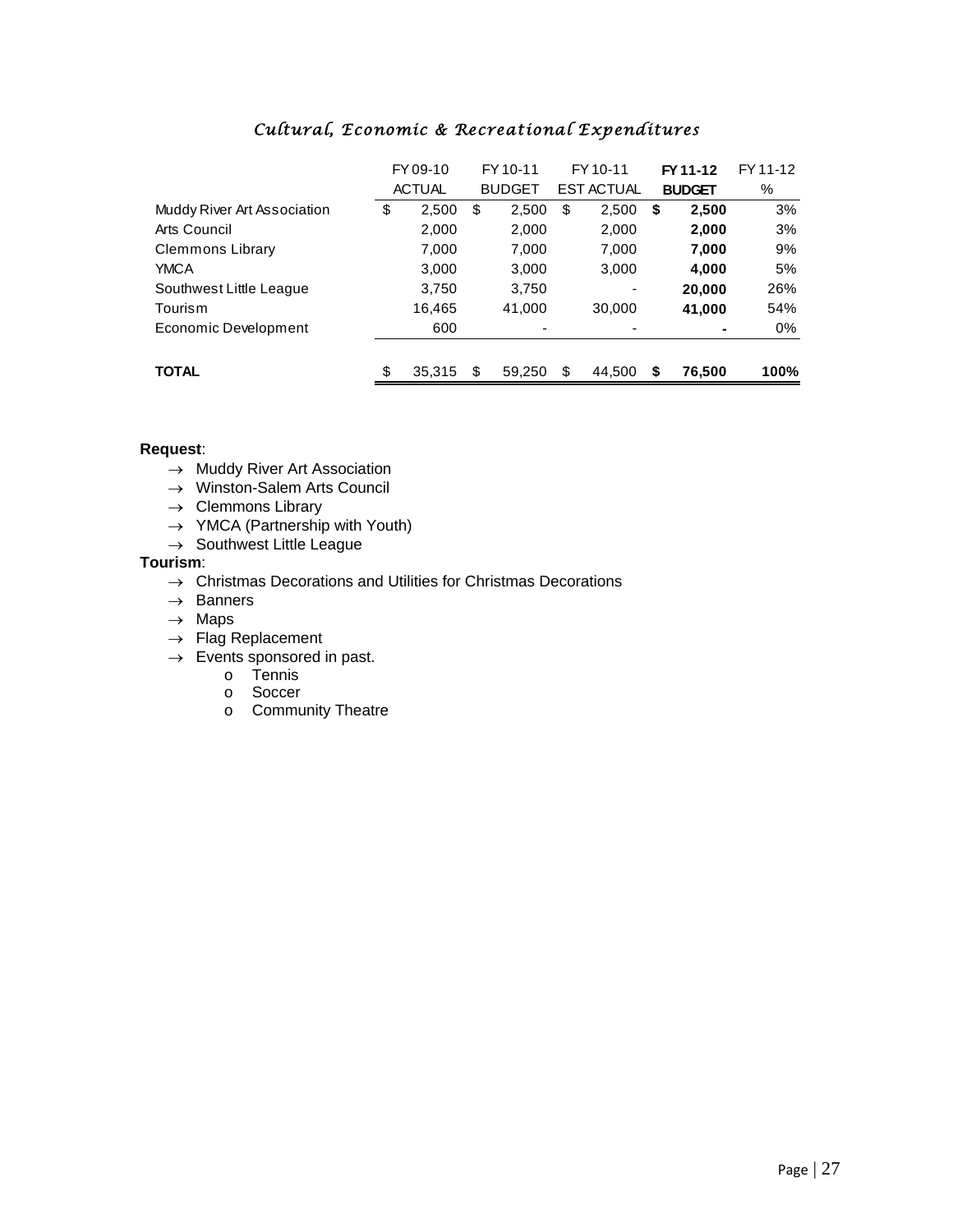|                          | Capítal Improvement Plan |               |            |               |          |  |  |  |  |  |  |  |  |  |
|--------------------------|--------------------------|---------------|------------|---------------|----------|--|--|--|--|--|--|--|--|--|
|                          | FY 09-10                 | FY 10-11      | FY 10-11   | FY 11-12      | FY 11-12 |  |  |  |  |  |  |  |  |  |
|                          | Actual                   | <b>Budget</b> | Est Actual | <b>Budget</b> | %        |  |  |  |  |  |  |  |  |  |
| Administrative           | \$12,570                 | \$10,500      | \$10,396   | 16,971<br>S   | $1\%$    |  |  |  |  |  |  |  |  |  |
| <b>Public Works</b>      | \$20,552                 | \$186,940     | \$118,642  | \$<br>241,150 | 12%      |  |  |  |  |  |  |  |  |  |
| <b>Powell Bill</b>       | \$35,796                 | \$134,000     | \$83,661   | 212,000<br>\$ | 10%      |  |  |  |  |  |  |  |  |  |
| Planning                 | ۰                        | \$387,200     | \$117,590  | \$1,560,160   | 77%      |  |  |  |  |  |  |  |  |  |
| subtotal                 | \$68,918                 | \$718,640     | \$330,289  | \$2,030,281   | 100%     |  |  |  |  |  |  |  |  |  |
|                          |                          |               |            |               |          |  |  |  |  |  |  |  |  |  |
| Major Repairs/Renovation | - \$                     | - \$          | - \$       | 7,500<br>S    | 0%       |  |  |  |  |  |  |  |  |  |
| <b>TOTAL CIP</b>         | \$68,918                 | \$718,640     | \$330,289  | \$2,037,781   | 100%     |  |  |  |  |  |  |  |  |  |

## *Capital Improvement Plan*

**The Village has developed a 10 year Capital Improvement Plan, please see separate document for further details. The current appropriations are as follows.** 

| Appropriated                            |               | FY 11-12      |
|-----------------------------------------|---------------|---------------|
| Administration                          |               |               |
| Telephone System Capital Lease          | \$<br>11,171  |               |
| Server replacement                      | 5,800         |               |
| subtotal                                |               | \$<br>16,971  |
| <b>Public Works</b>                     |               |               |
| Leaf Machine                            | \$<br>71,350  |               |
| Flat Bed Dump Truck                     | 70,000        |               |
| Knuckle boom Truck                      | 69,000        |               |
| Radios                                  | 5,800         |               |
| Module Office                           | 25,000        |               |
| subtotal                                |               | \$<br>241,150 |
| <b>Powell Bill</b>                      |               |               |
| Road Construction (Resurfacing)         |               |               |
| Springfield Farm Road                   | \$<br>200,000 |               |
| Snow Plow Dump Tk                       | 12,000        |               |
| subtotal                                |               | \$<br>212,000 |
| <b>Planning</b>                         |               |               |
| Land Purchase                           | \$<br>513,500 |               |
| <b>Bike Stripping Springfield Farms</b> | 17,100        |               |
| Village Point Lake Greenway             | 750,000       |               |
| ROW Harper and Peacehaven RAB           | 200,000       |               |
| Sidewalk & Crosswalk Hwy 158            | 79,560        |               |
| subtotal                                |               | \$1,560,160   |
| <b>Total Appropriated Capital</b>       | \$2,030,281   |               |
|                                         |               |               |
| <b>Major Repairs &amp; Renovation</b>   |               |               |
| <b>Public Works</b>                     |               | \$<br>7,500   |
|                                         |               |               |
| <b>Total CIP Appropriations</b>         |               | \$2,037,781   |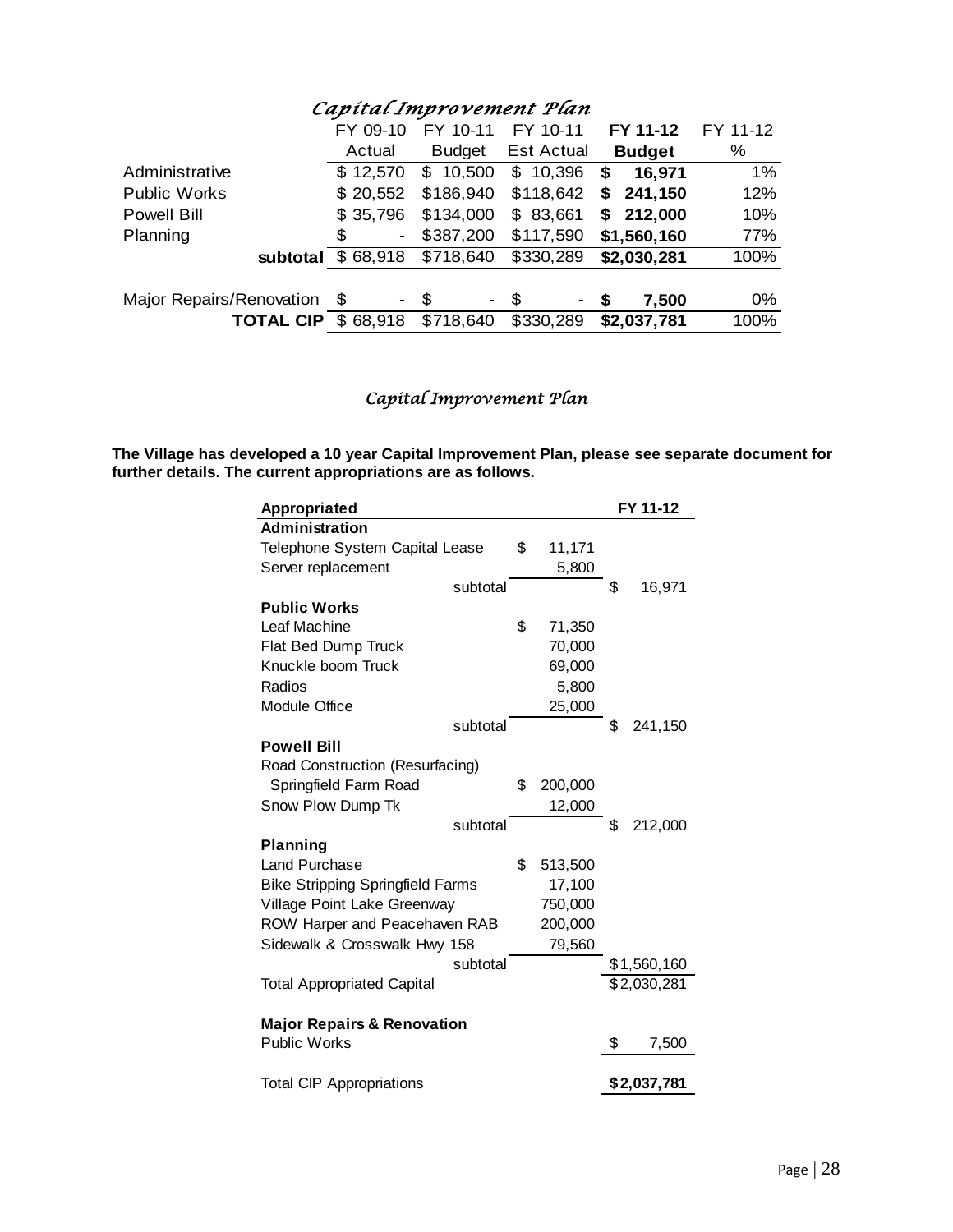## *Transfers to Capital Project Fund*

| FY 09-10 | FY 10-11 | FY 10-11                  | FY 11-12 | FY 11-12 |
|----------|----------|---------------------------|----------|----------|
| ACTUAL   |          | BUDGET EST. ACTUAL BUDGET |          | %        |

Transfers to Capital Projects \$ 27,970 \$ 450,000 \$ 430,000 **\$ 20,000** 100%

**The Village has two capital projects funds: Village Point Lake Improvements Safe Routes to School (100% Grant)**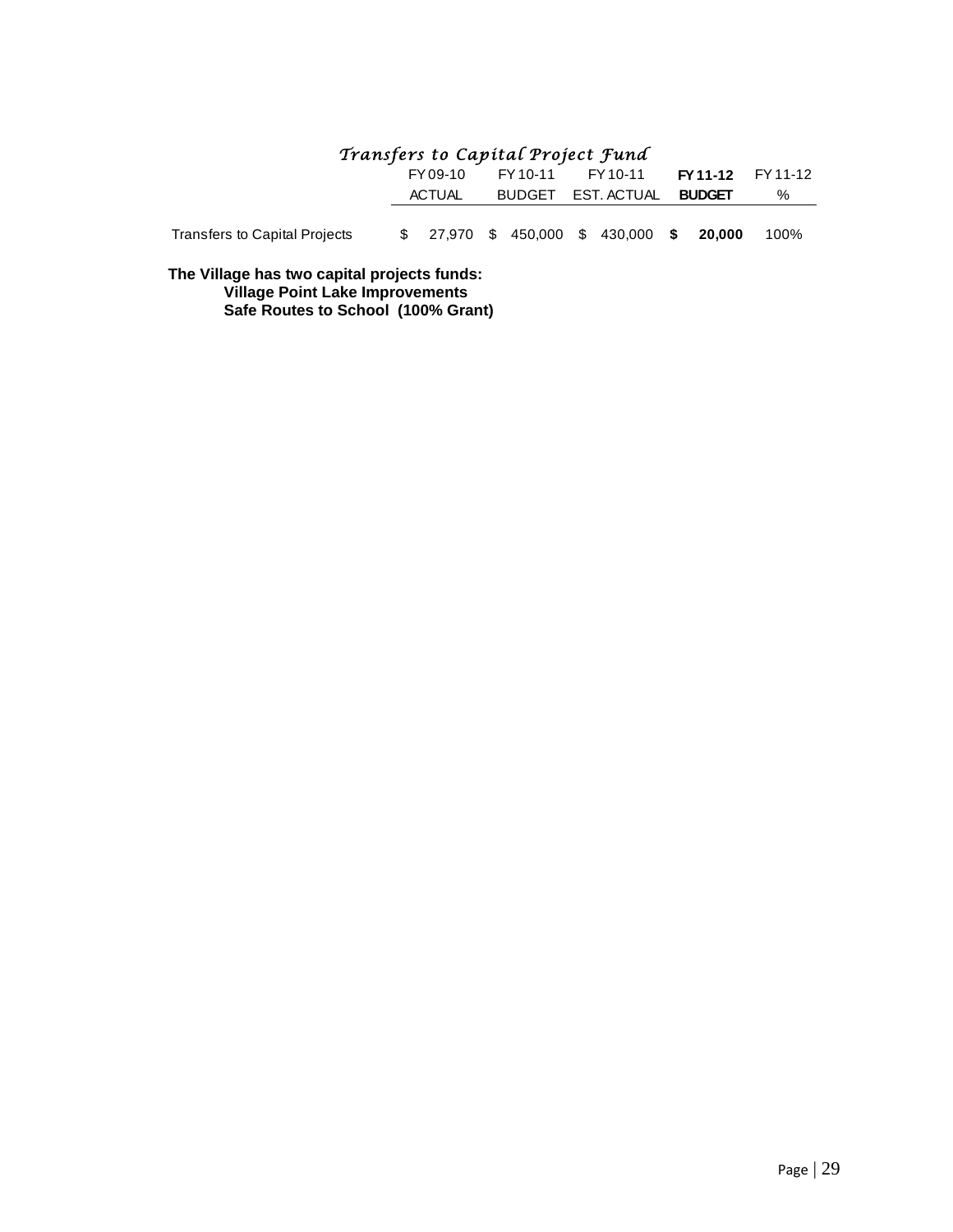# *Village of Clemmons*

*Comprehensive Plan*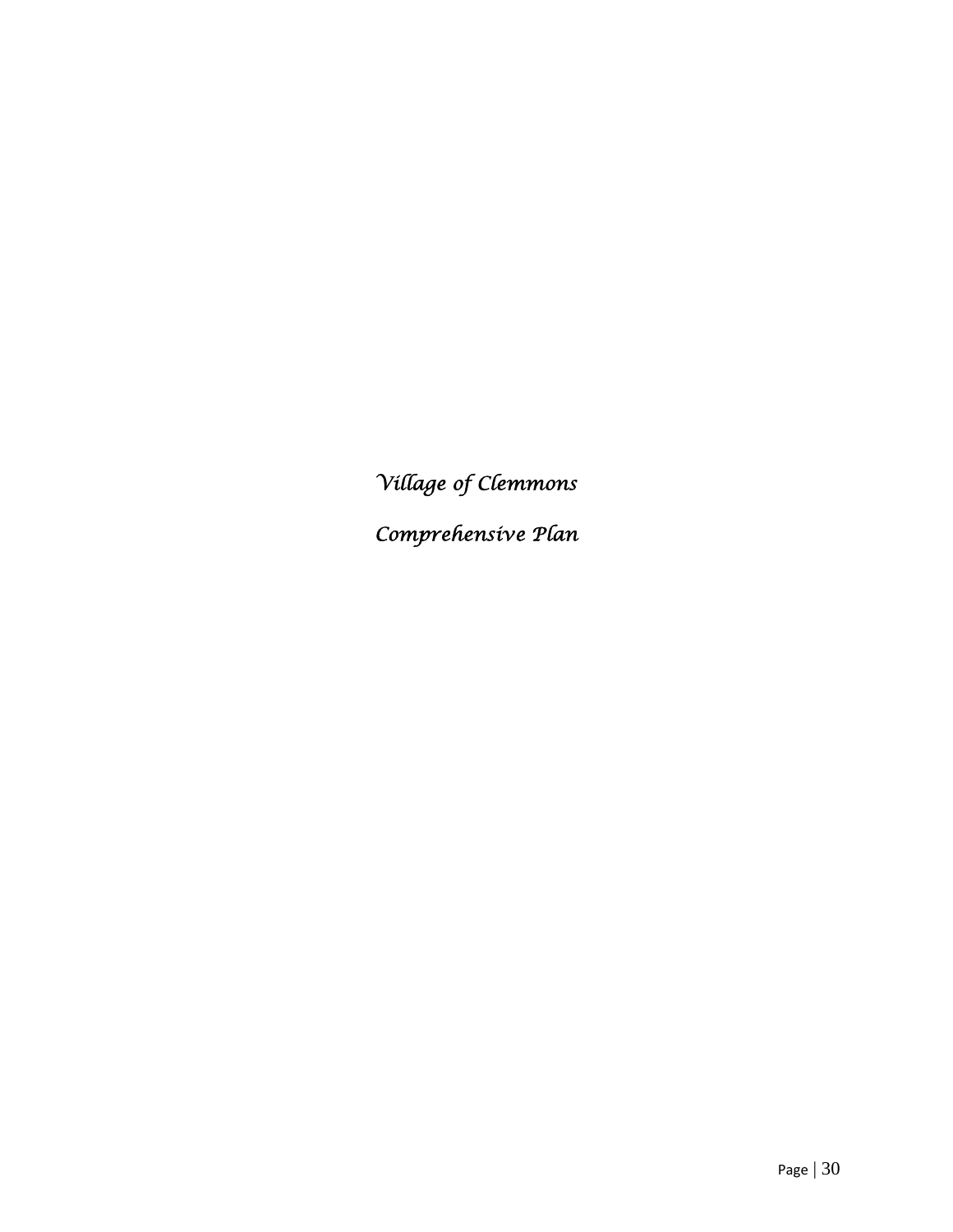#### *VILLAGE OF CLEMMONS COMPREHENSIVE PLAN*

|                                     | FY 11-12 | FY 12-13       |      | FY 13-14  |    | FY 14-15 |    | FY 15-16  | FY 16-17       | FY 17-18     |    | FY 18-19 |      | FY 19-20 |    | FY 20-21 |
|-------------------------------------|----------|----------------|------|-----------|----|----------|----|-----------|----------------|--------------|----|----------|------|----------|----|----------|
| <b>TRANSPORTATION PLAN</b>          |          |                |      |           |    |          |    |           |                |              |    |          |      |          |    |          |
| Preliminary Engineering             | \$15,000 | \$             | - \$ |           | \$ | ٠        | S  |           | - \$<br>$\sim$ | \$           | \$ |          | - \$ |          | \$ |          |
| Feasibility Study Greenway Blanket  |          |                |      |           |    |          |    |           |                |              |    |          |      |          |    |          |
| <b>Bottom Creek Trail</b>           |          | $\blacksquare$ |      | 70,000    |    |          |    |           |                |              |    |          |      |          |    |          |
| Feasibility Study Muddy Creek       |          |                |      |           |    |          |    | 70,000    |                |              |    |          |      |          |    |          |
| Total Transportation Plan \$        | 15,000   | \$             | \$   | 70,000    | \$ |          |    | \$70,000  |                |              |    |          |      |          |    |          |
|                                     |          |                |      |           |    |          |    |           |                |              |    |          |      |          |    |          |
| <b>COMPREHENSIVE PLAN</b>           |          |                |      |           |    |          |    |           |                |              |    |          |      |          |    |          |
| Updates UDO                         | 25,000   | 25,000         |      | 25,000    |    | 25,000   |    | 25,000    | 25,000         | 25,000       |    | 25,000   |      | 25,000   | \$ | 25,000   |
| Formal Sustainability Policy &      |          |                |      |           |    |          |    |           |                |              |    |          |      |          |    |          |
| <b>Housing Codes</b>                | 10,000   |                |      |           |    |          |    |           |                |              |    |          |      |          |    |          |
| Community Branding                  |          | $\sim$         |      | 10,000    |    |          |    |           |                |              |    |          |      |          |    |          |
| Gateways                            |          | ٠              |      | 10,000    |    | 10,000   |    | 10,000    | 10,000         | 10,000       |    | 10,000   |      | 10,000   |    | 10,000   |
| Design and Development (incentives) |          |                |      | 50,000    |    | 50,000   |    | 25,000    | 25,000         | 25,000       |    | 25,000   |      | 25,000   |    | 25,000   |
| Partnership (community gardens)     | 5,000    | 5,000          |      | 5,000     |    | 5,000    |    | 5,000     | 5,000          | 5,000        |    | 5,000    |      | 5,000    |    | 5,000    |
| Sustainability (Green)              | 5,000    | 15,000         |      | 15,000    |    | 15,000   |    | 20,000    | 20,000         | 20,000       |    | 20,000   |      | 20,000   |    | 20,000   |
| Total Comprehensive Plan \$         | 45,000   | 45,000         |      | \$115,000 | S  | 105,000  | \$ | 85,000    | \$85,000       | \$<br>85,000 | \$ | 85,000   |      | 85,000   |    | 85,000   |
| TOTAL ANNUAL BUDGET                 | 75,000   | 45,000         |      | \$185,000 | ъ  | 105,000  |    | \$155,000 | \$85,000       | \$<br>85,000 | S  | 85,000   |      | 85,000   | S. | 85,000   |
|                                     |          |                |      |           |    |          |    |           |                |              |    |          |      |          |    |          |

 **Annual budget items are subject to annual budget constraints and could change.**

*Transportation & Comprehensive Plan Objectives Completed* TIS Standards Access Management Plan Capital Improvement Plan Village Center Review UDO updates

Page | 31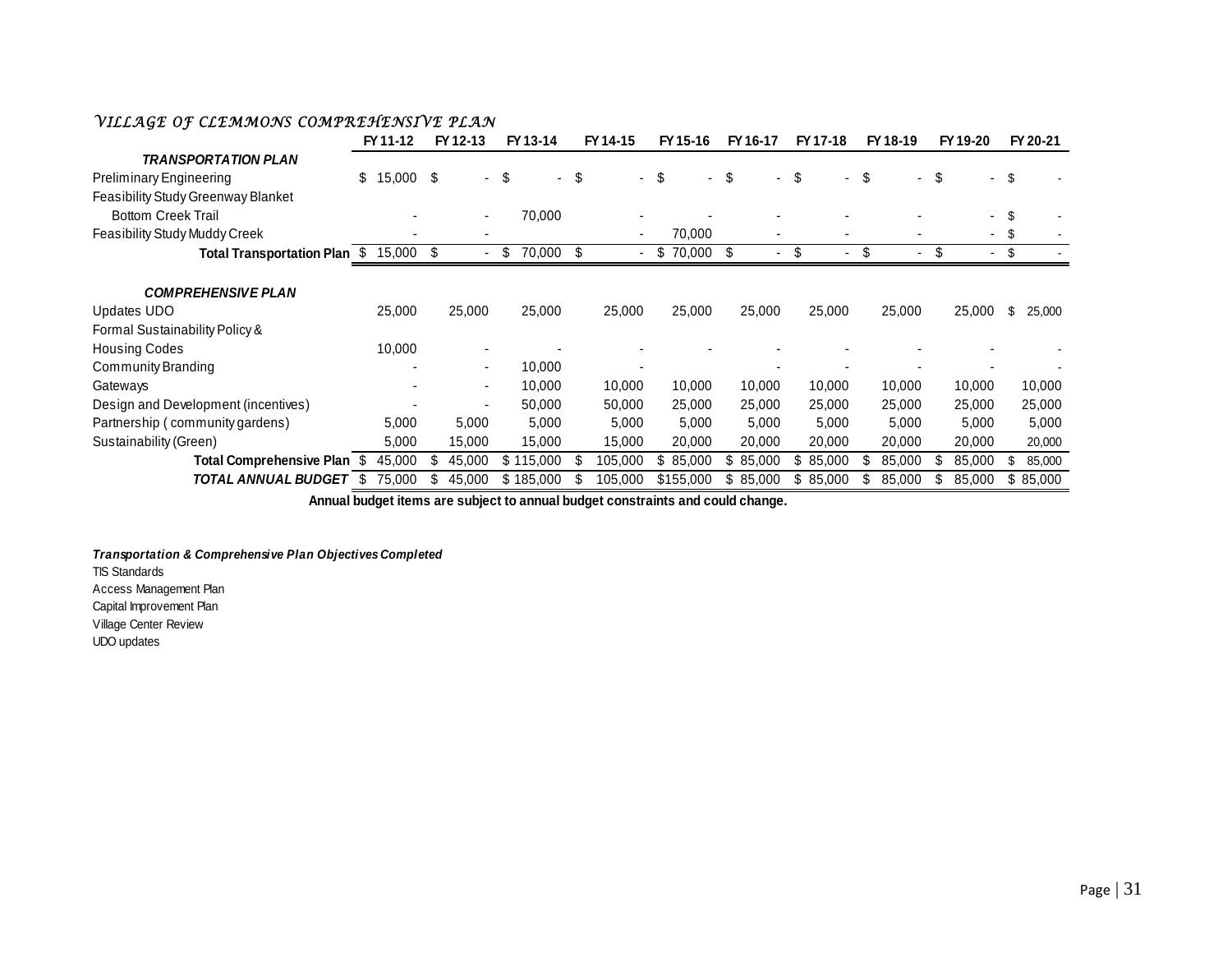## *CAPITAL PROJECTS*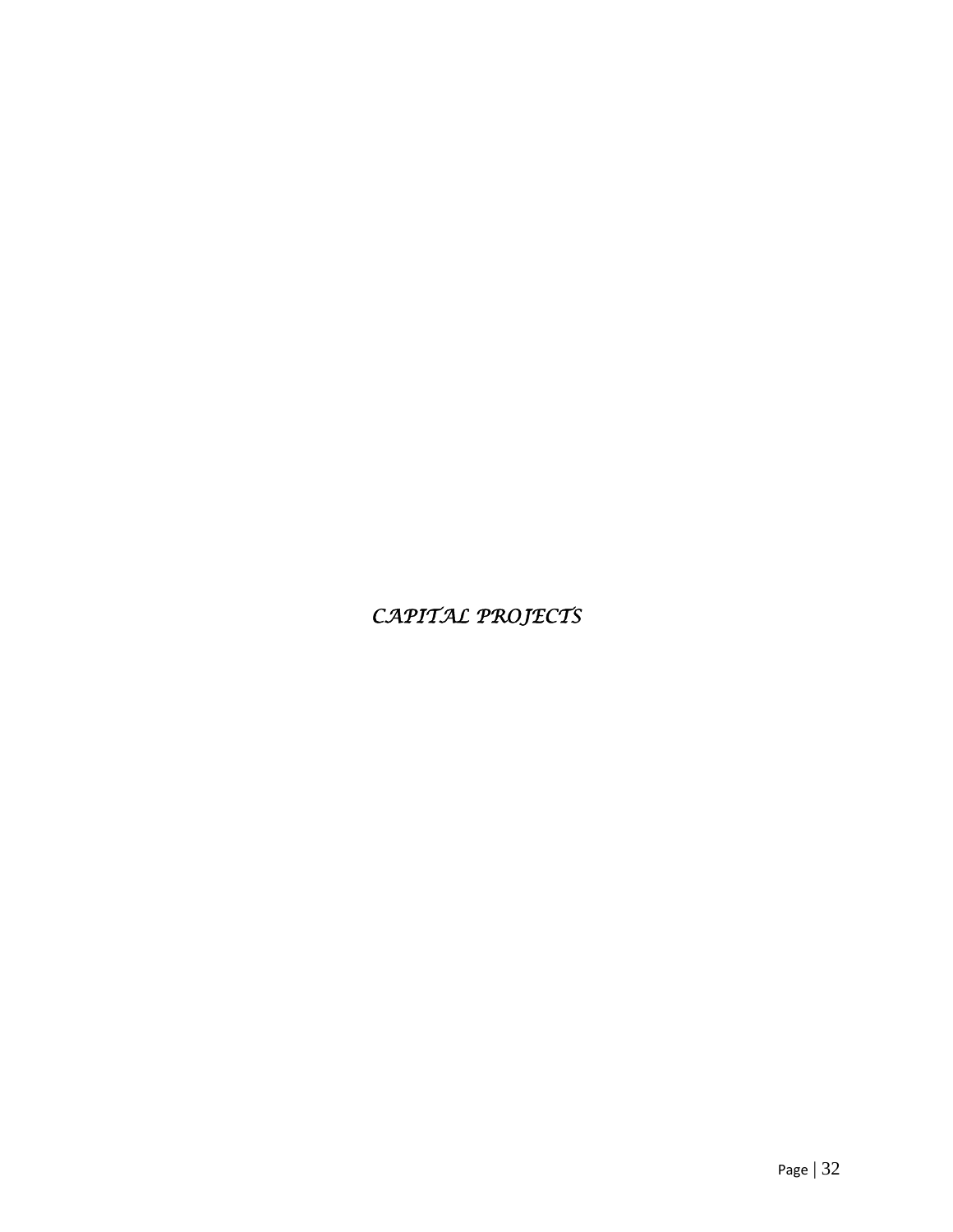#### **Capital Project for Reynolds Lake Improvements adopted April 12, 2010**

#### Project Budget Estimated project to date FY 6/30/11 Budget FY 6/30/12 Transfers from General Fund \$ 475,000 \$ 455,000 \$ 20,000 Village Point Lake Improvements \$ 475,000 \$ 455,000 \$ 20,000

## *Village Point Lake Improvements*

**Capital Project for Sidewalk Construction in conjunction with grant from Safe Routes to School adopted April 12, 2010.** 

## *Safe Routes to School Capital Project*

|       |                            | Project |               |        |                         | Project to           |
|-------|----------------------------|---------|---------------|--------|-------------------------|----------------------|
|       |                            |         |               |        |                         | FY 6/30/2012         |
|       | \$                         | 98,400  | S             | 14.400 | \$                      | 98,400               |
|       |                            |         |               |        |                         |                      |
|       | \$                         | 14,400  | S             | 14.400 | S                       | 14,400               |
|       | \$                         | 19,000  | \$            | -      | \$                      | 19,000               |
|       | \$                         | 65,000  | \$            |        | \$                      | 65,000               |
| Total | S.                         | 98,400  | \$            | 14,400 | \$                      | 98,400               |
|       | Safe Route to School Grant |         | <b>Budget</b> |        | Estimated<br>FY 6/30/11 | project to date Date |

The total capital project ordinance is \$98,400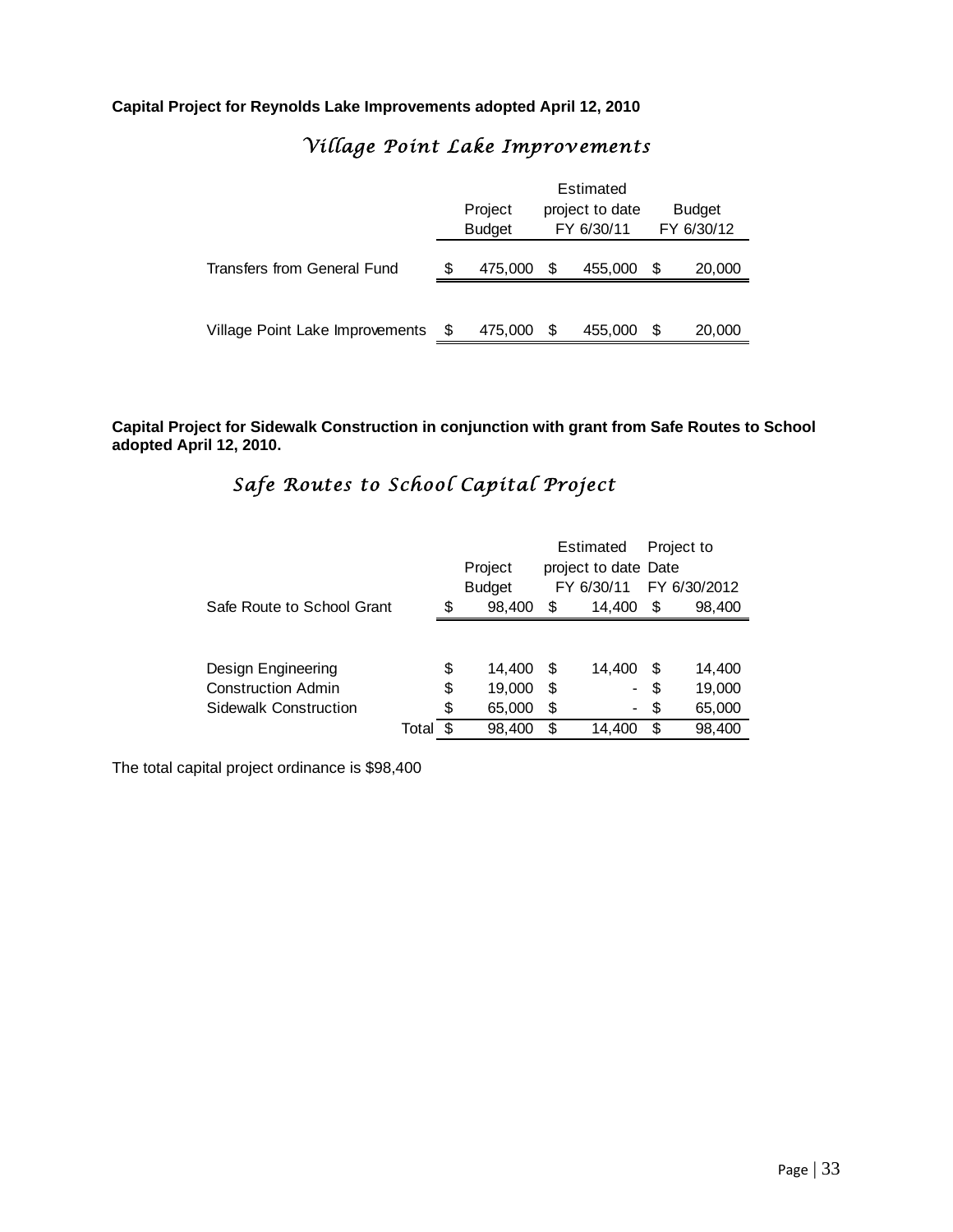*Stormwater Utility Fund*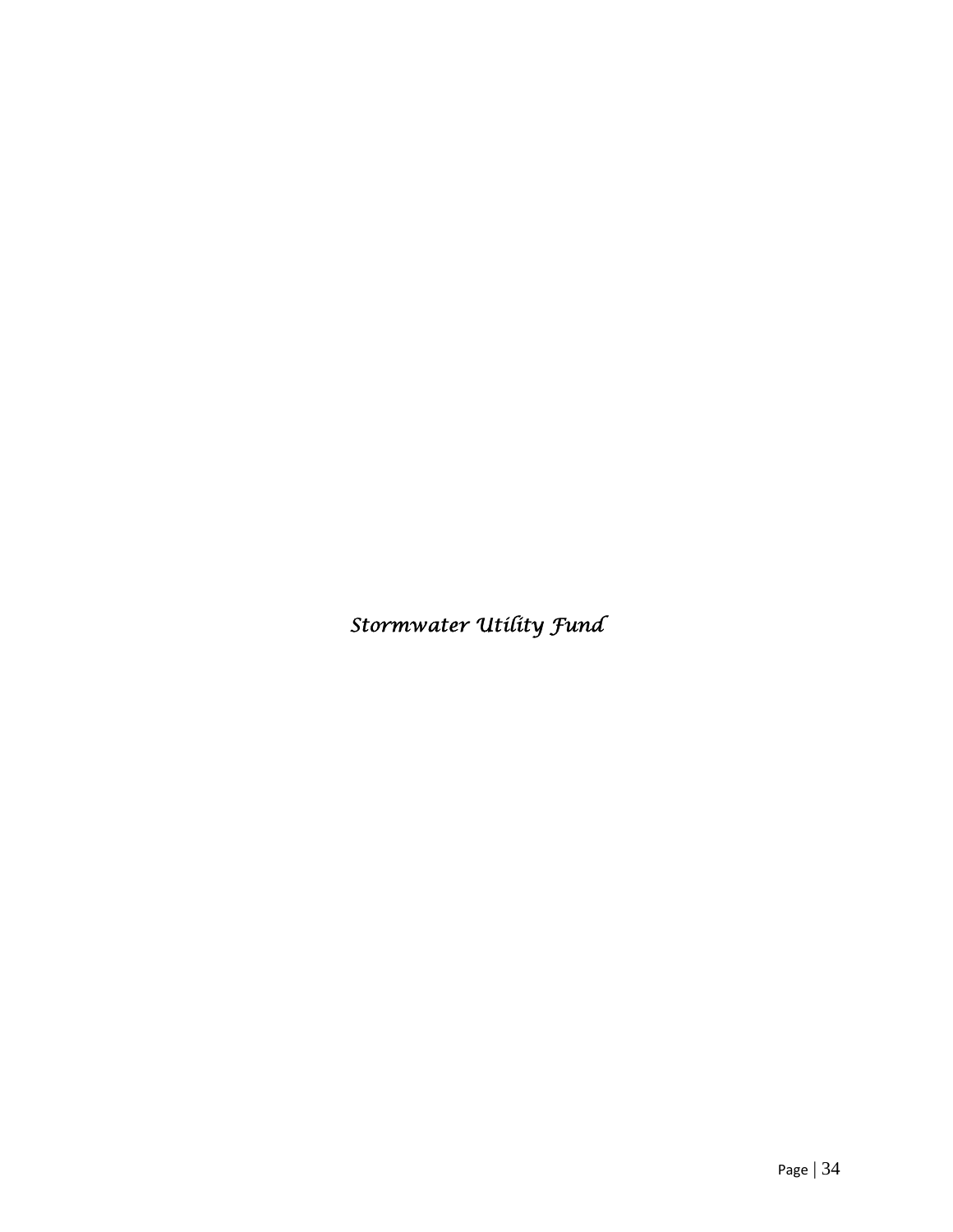|                                        | JUVI IIUMUULI                  |    | accocco j ana |                   |               |          |  |  |
|----------------------------------------|--------------------------------|----|---------------|-------------------|---------------|----------|--|--|
|                                        | FY 09-10                       |    | FY 10-11      | FY 10-11          | FY 11-12      | FY 11-12 |  |  |
|                                        | <b>ACTUAL</b>                  |    | <b>BUDGET</b> | <b>EST ACTUAL</b> | <b>BUDGET</b> | ℅        |  |  |
| Revenues:                              |                                |    |               |                   |               |          |  |  |
| <b>Stormwater Fee</b>                  | \$<br>642,243                  | \$ | 635,300       | \$<br>643,369     | \$<br>714,900 | 77%      |  |  |
| <b>Stormwater Permit Fee</b>           | 9,565                          |    | 3,000         | 3,087             | 3,000         | 0%       |  |  |
| <b>Investment Earnings</b>             | 2,507                          |    | 1,000         | 1,500             | 1,500         | 0%       |  |  |
| <b>Appropriated Fund Balance</b>       |                                |    | 123,005       |                   | 206,960       | 23%      |  |  |
| Total Revenue \$                       | 654,315                        | \$ | 762,305       | \$<br>647,956     | \$<br>926,360 | 100%     |  |  |
| <b>Expenditures:</b>                   |                                |    |               |                   |               |          |  |  |
| Salaries                               | \$<br>125,436                  | \$ | 157,000       | \$<br>145,000     | \$<br>159,700 |          |  |  |
| <b>FICA</b>                            | \$<br>9,447                    | \$ | 12,050        | \$<br>11,322      | \$<br>12,220  |          |  |  |
| Retirement                             | \$<br>10,104                   | \$ | 19,000        | \$<br>15,000      | \$<br>22,410  |          |  |  |
| Group Insurance                        | \$<br>30,024                   | \$ | 42,500        | \$<br>28,261      | \$<br>34,100  |          |  |  |
| <b>Total Personnel</b>                 | \$<br>175,011                  | \$ | 230,550       | \$<br>199,583     | \$<br>228,430 | 25%      |  |  |
| <b>Professional Services</b>           | \$<br>55,304                   | \$ | 75,000        | \$<br>50,000      | \$<br>55,000  |          |  |  |
| Supplies                               | \$<br>964                      | \$ | 2,000         | \$<br>1,600       | \$<br>2,000   |          |  |  |
| <b>Public Education</b>                | \$<br>2,560                    | \$ | 3,000         | \$<br>3,191       | \$<br>3,500   |          |  |  |
| <b>Public Participation</b>            | \$<br>147                      | \$ | 2,000         | \$<br>2,000       | \$<br>2,000   |          |  |  |
| Safety & Uniforms                      | \$<br>338                      | \$ | 750           | \$<br>1,046       | \$<br>1,000   |          |  |  |
| Gas/Fuel                               | \$<br>10,528                   | \$ | 13,000        | \$<br>13,963      | \$<br>18,000  |          |  |  |
| Travel/Training                        | \$<br>1,585                    | \$ | 3,500         | \$<br>3,500       | \$<br>3,500   |          |  |  |
| Mileage Reimbursement                  | \$<br>111                      | \$ | 500           | \$<br>500         | \$<br>500     |          |  |  |
| Telephone                              | \$<br>1,798                    | \$ | 3,000         | \$<br>2,241       | \$<br>2,800   |          |  |  |
| <b>Utilities</b>                       | \$<br>339                      | \$ | 800           | \$<br>500         | \$<br>500     |          |  |  |
| Printing                               | \$<br>37                       | \$ | 2,000         | \$                | \$<br>2,000   |          |  |  |
| Postage                                | \$                             | \$ | 1,300         | \$                | \$<br>1,300   |          |  |  |
| Drainage Maint./Good Housekeeping      | \$<br>10,924                   | \$ | 20,000        | \$<br>22,000      | \$<br>30,000  |          |  |  |
| <b>Equipment Maintenance</b>           | \$<br>14,132                   | \$ | 15,000        | \$<br>15,300      | \$<br>16,000  |          |  |  |
| Community Clean-up                     | \$<br>507                      | \$ | 2,500         | \$<br>2,500       | \$<br>2,500   |          |  |  |
| Advertising                            | \$<br>875                      | \$ | 700           | \$<br>700         | \$<br>700     |          |  |  |
| <b>Contract Service</b>                | \$<br>2,488                    | \$ | 3,200         | \$<br>3,200       | \$<br>3,200   |          |  |  |
| <b>Contract Service-Billing</b>        | \$<br>6,366                    | \$ | 6,400         | \$<br>6,400       | \$<br>7,200   |          |  |  |
| <b>BMP- MNX Facility &amp; Village</b> | \$<br>÷,                       | \$ | 2,000         | \$<br>500         | \$<br>2,000   |          |  |  |
| <b>Waste Disposal</b>                  | \$<br>1,597                    | \$ | 2,000         | \$<br>2,025       | \$<br>2,100   |          |  |  |
| Miscellaneous                          | \$<br>227                      | \$ | 500           | \$<br>250         | \$<br>300     |          |  |  |
| Code Enforcement                       | \$                             | \$ | 500           | \$<br>500         | \$<br>500     |          |  |  |
| <b>Equipment Rental</b>                | \$<br>$\overline{\phantom{a}}$ | \$ | 9,200         | \$<br>2,500       | \$<br>9,200   |          |  |  |
| Dues & Subscription                    | \$<br>215                      | \$ | 350           | \$<br>350         | \$<br>350     |          |  |  |
| Insurance                              | \$<br>4,616                    | \$ | 5,000         | \$<br>4,165       | \$<br>5,000   |          |  |  |
| Small Equipment                        | \$<br>240                      | \$ | 2,000         | \$<br>3,128       | \$<br>300     |          |  |  |
| Total Operating Expenditures \$        | 115,898                        | \$ | 176,200       | \$<br>142,059     | \$<br>171,450 | 19%      |  |  |
| Debt Service Principal Payment         | \$<br>32,585                   | \$ | 34,035        | \$<br>32,585      | \$<br>35,550  |          |  |  |
| Debt Service Interest                  | \$<br>4,536                    | \$ | 3,090         | \$<br>4,536       | \$<br>1,580   |          |  |  |
| <b>Total Debt Service \$</b>           | 37,121                         | \$ | 37,125        | \$<br>37,121      | \$<br>37,130  | 4%       |  |  |
| Capital Improvement Plan               | \$<br>241,732                  | \$ | 261,430       | \$<br>93,678      | \$<br>220,000 |          |  |  |
| Capital Improvement Plan-Equipment     | \$<br>15,000                   | \$ | 16,000        | \$<br>15,000      | \$<br>228,350 |          |  |  |
| <b>Total Capital Expenditures \$</b>   | 256,732                        | \$ | 277,430       | \$<br>108,678     | \$<br>448,350 | 48%      |  |  |
| <b>Transfer to General Fund</b>        | \$<br>37,521                   | \$ | 41,000        | \$<br>41,000      | \$<br>41,000  | 4%       |  |  |
| <b>TOTAL</b>                           | \$<br>622,283                  | \$ | 762,305       | \$<br>528,441     | \$<br>926,360 | 100%     |  |  |

### *Stormwater Utilities Fund*